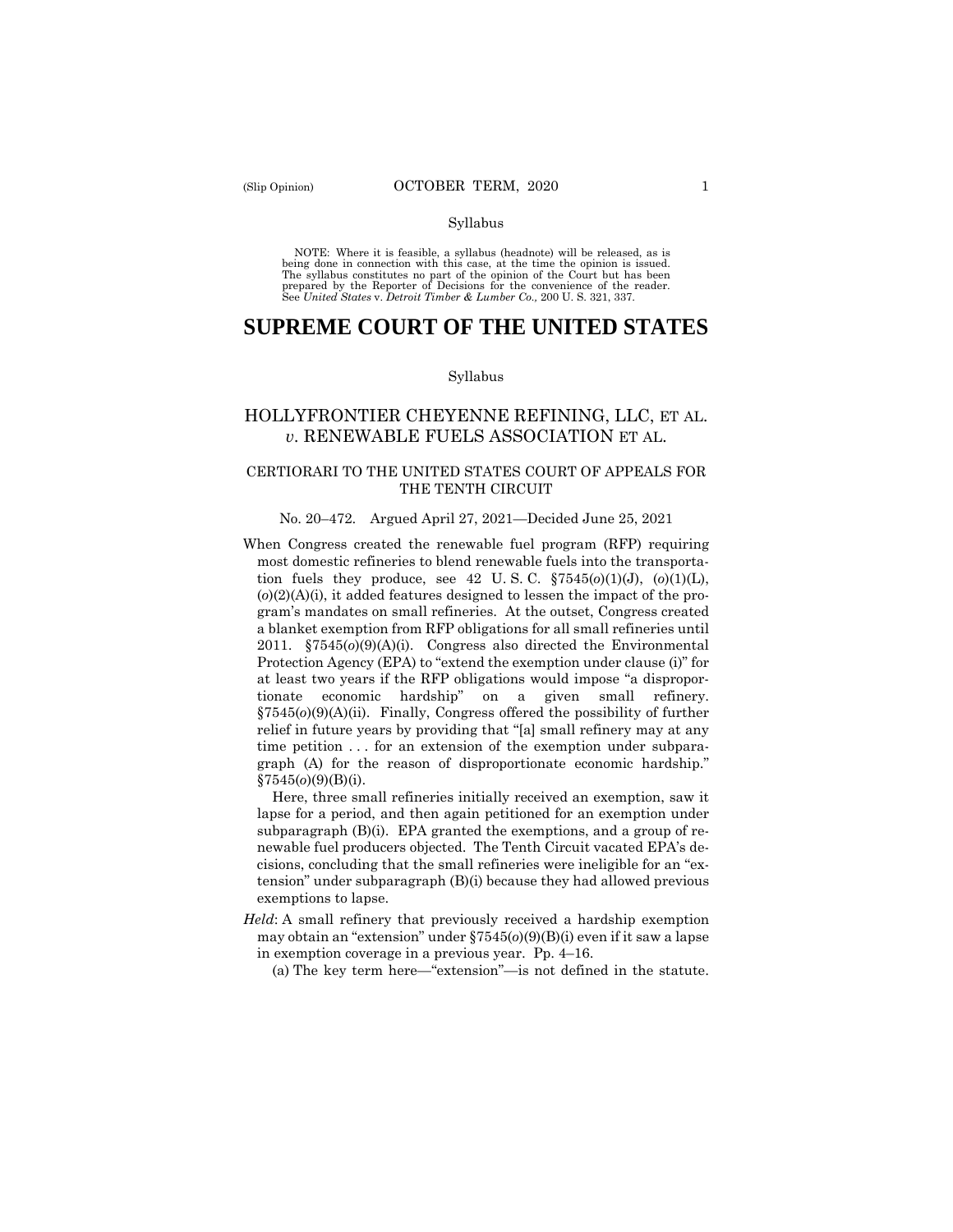# 2 HOLLYFRONTIER CHEYENNE REFINING, LLC *v.* RENEWABLE FUELS ASSN. Syllabus

 something available, such as the granting of a benefit. *Id.,* at 595. Here, three textual clues show subparagraph (B)(i) uses "extension" in Sometimes it can refer to an increase in time. 5 Oxford English Dictionary 597. Other times it can refer to the act of offering or making its temporal sense. First, subparagraph (A)(i)'s initial exemption is described temporally (as lasting "until calendar year 2011"). Second, subparagraph (A)(ii)'s exemption is also described temporally—authorizing EPA to "extend the exemption under clause (i) . . . for a period of not less than 2 years." Finally, subparagraphs  $(A)(ii)$  and  $(B)(i)$ share an identical title—"Extension of exemption"—underscoring the likelihood that the two neighboring provisions use the term "extension" in one consistent sense. Pp. 4–5.

(b) Subparagraph (B)(i)'s temporal use of "extension," however, does not require unbroken continuity. The Tenth Circuit erred by imposing such a requirement here and concluding that a small refinery is permanently ineligible for an extension once an exemption lapses. Pp. 6– 12.

(1) The plain meaning of "extension" does not require unbroken continuity. Dictionary definitions contemplate the possibility of resumption after an interruption. Federal rules permit litigants to seek (and courts to grant) an "extension" of time even after a lapse. See 28 U. S. C. §2107(c); Fed. Rule Civ. Proc. 6(b)(1). And recent federal statutes provide an "extension" of benefits that previously expired months or even years earlier. See Pub. L. 116–260, §203, 134 Stat. 1182; Pub. L. 116–136, §2114, 134 Stat. 281. Pp. 6–8.

 *Chevron U. S. A. Inc.* v. *Natural Resources Defense Council, Inc.*, 467 (2) A different statutory context might make for a different outcome, for example, where Congress uses modifying language requiring an extension to be "consecutive" or "successive." See, *e.g.,* 8 U. S. C.  $$1184(g)(8)(D)$ . But the statutory context here confirms the best reading of subparagraph (B)(i) does not require unbroken continuity. The absence of any "consecutive" or "successive" language suggests exemptions need not follow one another without interruption. By authorizing small refineries to seek a hardship exemption "at any time," subpara $graph (B)(i)$  points to an expansive meaning that invites small refineries to seek hardship exemptions in different years as market conditions change. And subparagraph (A), the immediately preceding paragraph, contemplates extension of exemption coverage even after interruption. See 42 U. S. C. §7545(*o*)(1)(K), (*o*)(9)(A)(i), (*o*)(9)(A)(ii). Before the Tenth Circuit, EPA pressed a similar argument by pointing to a 2014 regulation, 40 CFR §80.1441(e)(2)(iii), and asking for deference under U. S. 837. Because "the government is not invoking *Chevron*" now, the Court declines to consider whether any deference is due. Pp. 8–11.

(3) Respondents contend the statute establishes a general sunset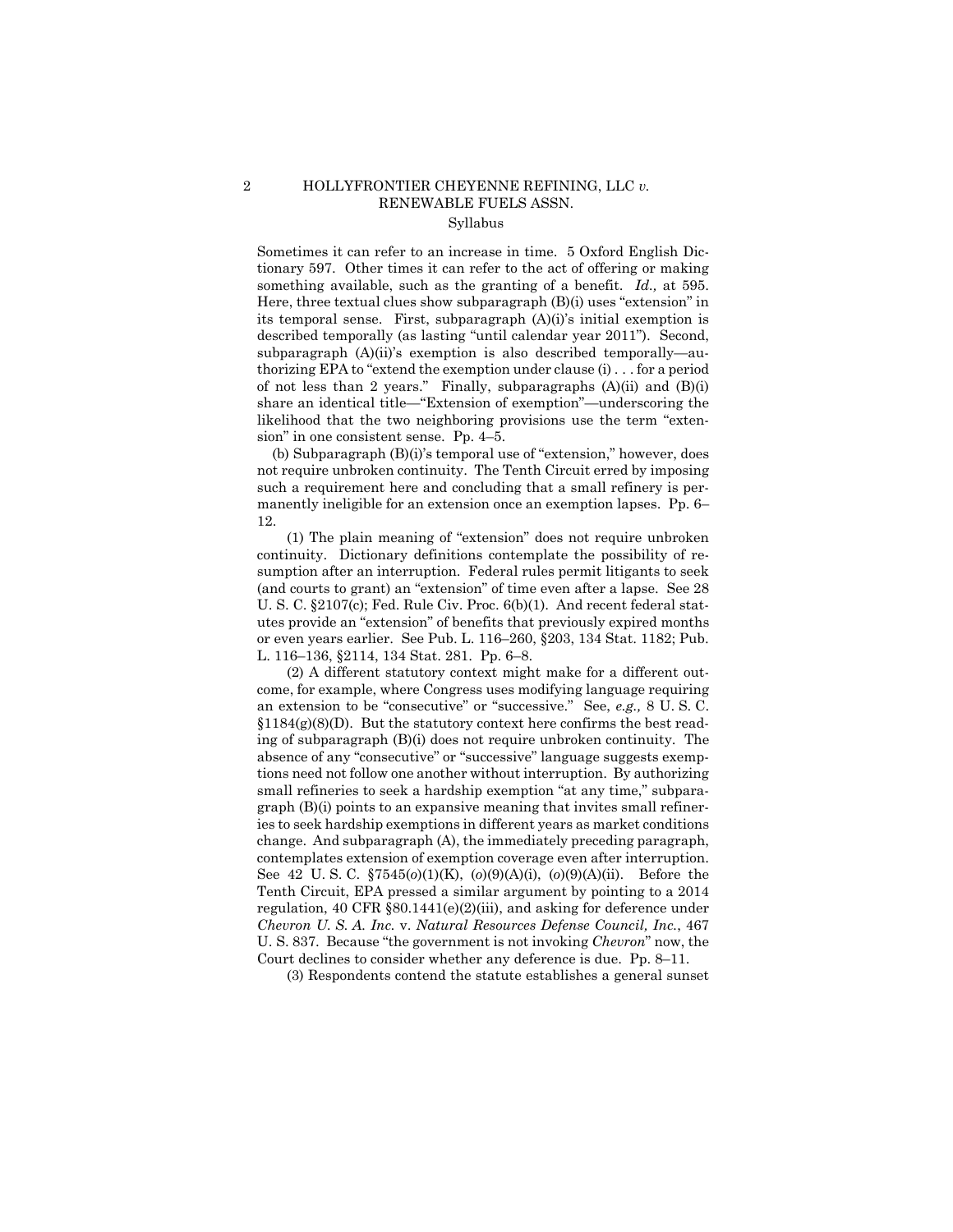### Syllabus

 may continue to seek and obtain extensions forever. Pp. 11–12. scheme and that any exemptions were meant to end rapidly. They note that subparagraph (A) is titled "temporary exemption," that it was permitted to expire in 2013, and that subparagraph (B)(i) speaks of extending "the exemption under subparagraph (A)." Context, however, suggests subparagraph (B) is not part of some sunset scheme. Subparagraph (A)(ii)'s exemptions did not have to expire in 2013; they could have lasted indefinitely. Subparagraph (B)(i)'s "at any time" language expressly contemplates exemptions beyond 2013. That looks nothing like readymade examples of sunset schemes, which Congress eschewed here. *E.g.,* §247d–7f(b). Finally, even on respondents' reading, a small refinery with an unbroken record of failing to comply with the RFP

(c) In an appeal to public policy, respondents argue that subparagraph (B) was adopted to "funnel small refineries toward compliance over time" and that enforcing a continuity requirement helps advance that goal. Consistent with that view, the Tenth Circuit concluded the number of small refinery exemptions "should have tapered down" over time. Petitioners counter that the statute seeks to increase production of renewable fuel while offering an annual "safety valve" for small refineries. Neither the statute's text, structure, nor history affords sufficient guidance to choose between these competing narratives and metaphors. Instead, the analysis can be guided only by the statute's text—and that nowhere commands a continuity requirement. Pp. 12– 16.

948 F. 3d 1206, reversed.

GORSUCH, J., delivered the opinion of the Court, in which ROBERTS, C. J., and THOMAS, BREYER, ALITO, and KAVANAUGH, JJ., joined. BAR-RETT, J., filed a dissenting opinion, in which SOTOMAYOR and KAGAN, JJ., joined.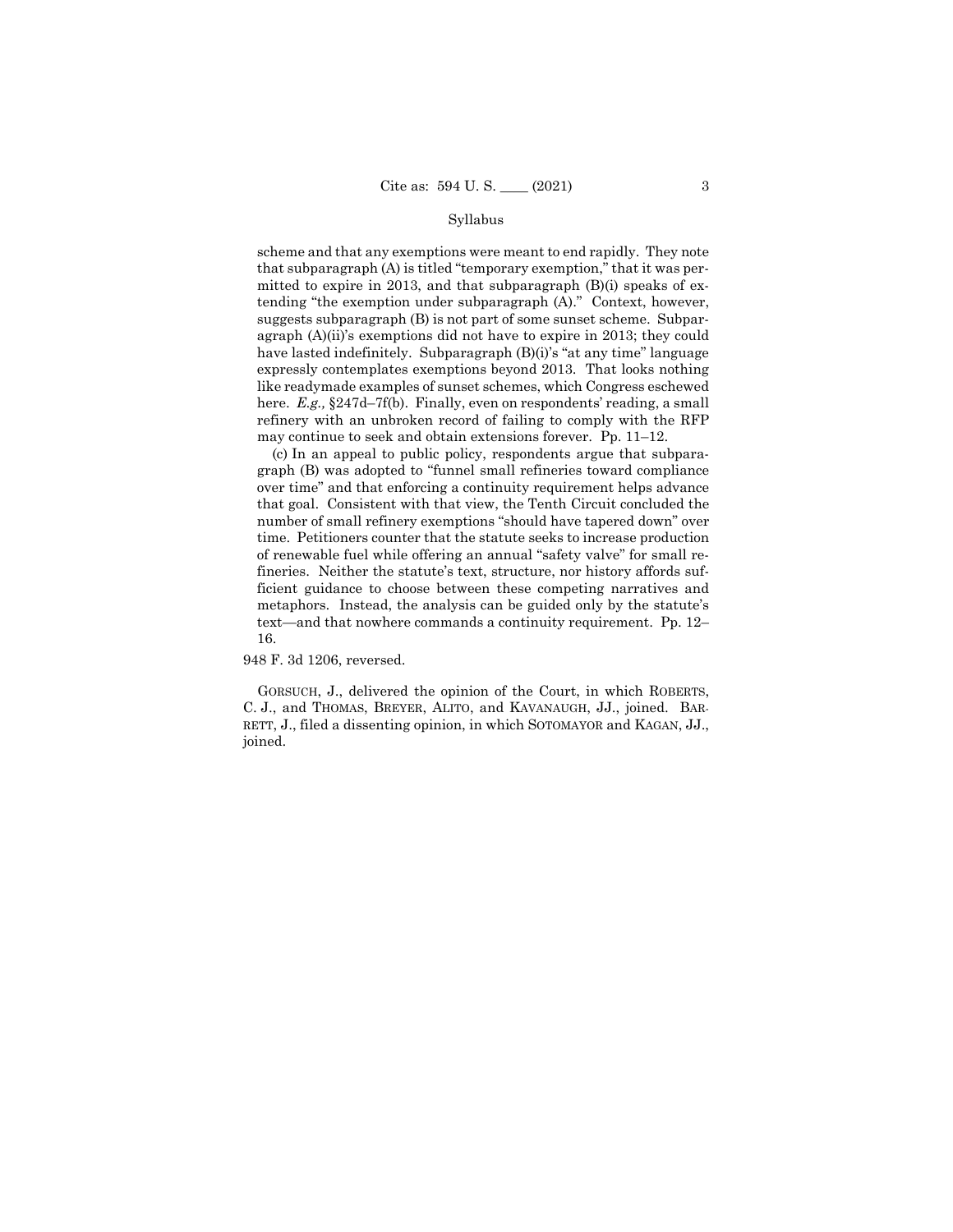NOTICE: This opinion is subject to formal revision before publication in the preliminary print of the United States Reports. Readers are requested to notify the Reporter of Decisions, Supreme Court of the United States, Wash-ington, D. C. 20543, of any typographical or other formal errors, in order that corrections may be made before the preliminary print goes to press.

# $\frac{1}{2}$  ,  $\frac{1}{2}$  ,  $\frac{1}{2}$  ,  $\frac{1}{2}$  ,  $\frac{1}{2}$  ,  $\frac{1}{2}$  ,  $\frac{1}{2}$ **SUPREME COURT OF THE UNITED STATES**

### $\frac{1}{2}$  ,  $\frac{1}{2}$  ,  $\frac{1}{2}$  ,  $\frac{1}{2}$  ,  $\frac{1}{2}$  ,  $\frac{1}{2}$ No. 20–472

# HOLLYFRONTIER CHEYENNE REFINING, LLC, ET AL., PETITIONERS *v.* RENEWABLE FUELS ASSOCIATION, ET AL.

# ON WRIT OF CERTIORARI TO THE UNITED STATES COURT OF APPEALS FOR THE TENTH CIRCUIT

# [June 25, 2021]

# JUSTICE GORSUCH delivered the opinion of the Court.

Congress requires most domestic refineries to blend a certain amount of ethanol and other renewable fuels into the transportation fuels they produce. But when it first adopted these mandates, Congress temporarily exempted small refineries across the board. Looking beyond that initial period, Congress authorized individual small refineries to apply for additional hardship "extensions" from the federal government "at any time." The question before us is whether a small refinery that manages to comply with renewable fuel mandates in one year is forever forbidden from applying for an "extension" in any future year.

I

able fuel in the Nation's fuel supply.  $\S 7545(0)(2)(B)(i)(I)$ . By 2022, the number will climb to 36 billion gallons. *Ibid.* In 2005 and 2007, Congress created the renewable fuel program (RFP). §§201, 202(a)(1), 121 Stat. 1519, 42 U. S. C. §7545(*o*)(1)(J), (*o*)(1)(L), (*o*)(2)(A)(i). For 2006, Congress ordained the inclusion of 4 billion gallons of renew-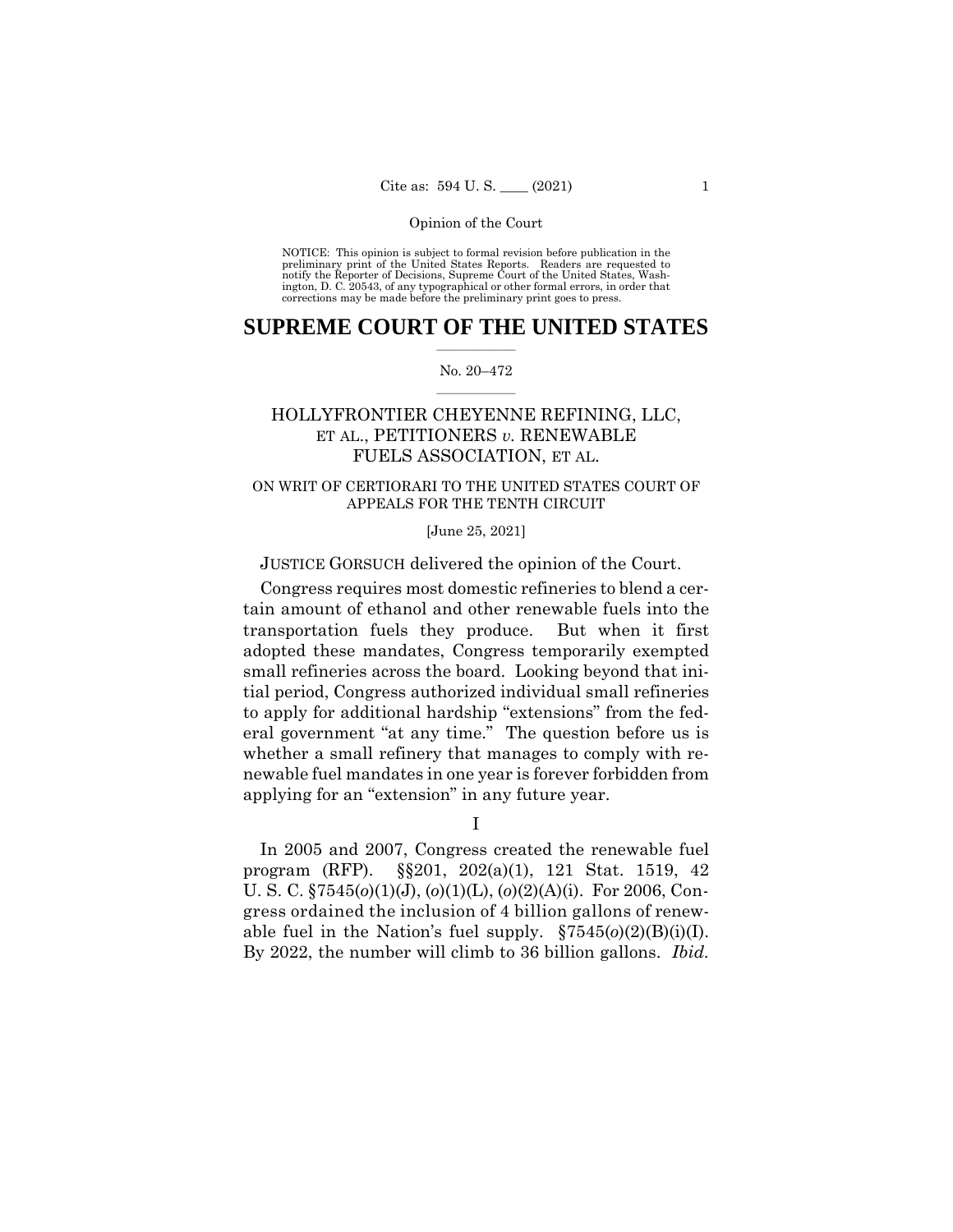For years after that, Congress has largely left it to the Environmental Protection Agency (EPA) to set the applicable volumes. §7545(*o*)(2)(B)(ii).

From the start, EPA has apportioned the nationwide volume mandates into individualized ones for each refinery. §7545(*o*)(3)(B); 40 CFR §80.1407(a) (2020). The Agency polices these mandates with a system of credits. Each credit represents the blending of a certain quantity of renewable fuel. 42 U. S. C. §7545(*o*)(5)(A)(i); 40 CFR §§80.1415, 80.1429. A refinery that blends renewables may either "retire" the credits it has earned (*i.e.*, use them) to satisfy its own RFP volume obligation—or sell those credits to a different producer that needs them. 42 U. S. C. §7545(*o*)(5)(B); 40 CFR §§80.1425–80.1427. Any given refinery may therefore comply with the law thanks to its own blending efforts, the purchase of credits from someone else, or a combination of both.

finery must offset the deficit it carried forward. Congress tempered its mandates in other ways too. For example, if a refinery is unable to generate or purchase sufficient credits in a given year, it may "carry forward" any deficit to the following year. 42 U. S. C. §7545(*o*)(5)(D). But this reprieve has a snowball effect. The next year, the re- $$7545(o)(5)(D)(ii)$ . Elsewhere, Congress authorized more sweeping relief: EPA may waive RFP obligations in a particular State or region if it determines they "would severely harm the economy or environment" or if "there is an inadequate domestic supply." §7545(*o*)(7)(A). That waiver lasts for only one year, "but [it] may be renewed." §7545(*o*)(7)(C).

Most important for our case, however, is a different, if related, set of tempering features. Evidently, Congress was concerned that escalating RFP obligations could work special burdens on small refineries that lack the "inherent scale advantages of large refineries," *Sinclair Wyoming Refining Co.* v. *EPA*, 887 F. 3d 986, 989 (CA10 2017), and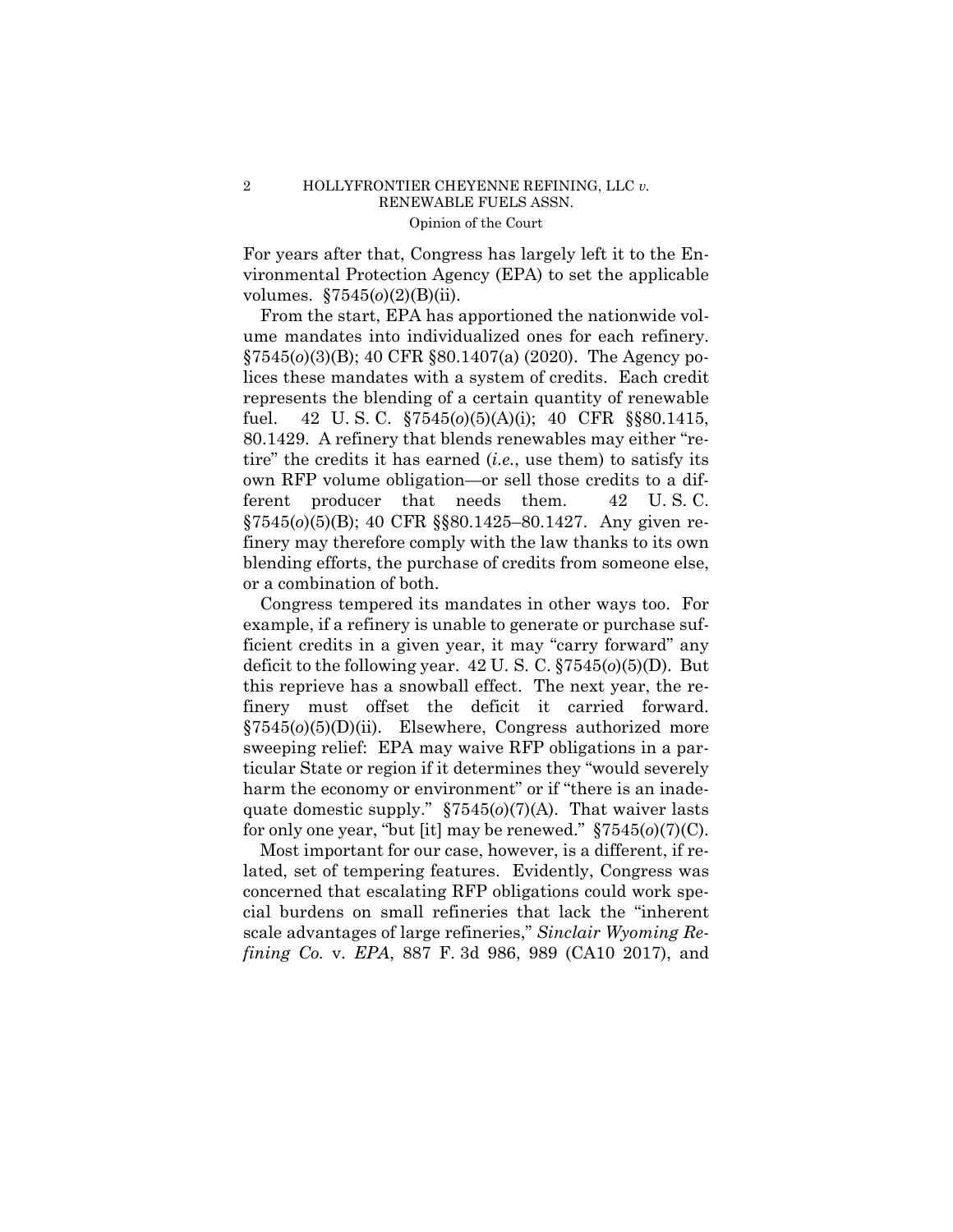sometimes supply a major source of jobs in rural communities, Brief for State of Wyoming et al. as *Amici Curiae* 19– 25. To protect small refineries that produce (on average) fewer than 75,000 barrels a day "for a calendar year," §7545(*o*)(1)(K), Congress created a blanket exemption from RFP obligations "until calendar year 2011," §7545(*o*)(9)(A)(i). Congress also directed EPA to "extend the exemption under clause (i)" for at least two years if the Secretary of Energy determined RFP obligations would impose "a disproportionate economic hardship" on a given small refinery.  $\S7545(0)(9)(A)(ii)$ . Accordingly, subparagraph (A) anticipated temporary relief until 2011 or at least 2013. In the next subparagraph, the one most squarely at issue before us, Congress offered the possibility of still further relief in future years: "A small refinery may at any time petition the Administrator for an extension of the exemption under subparagraph (A) for the reason of disproportionate economic hardship." §7545(*o*)(9)(B)(i).

 that number to 31 in 2018. EPA, RFS Small Refinery Exemptions, (May 20, 2021), https://www.epa.gov/fuels- registration-reporting-and-compliance-help/rfs-small-refinery-Here's how things played out for small refineries once the law went into effect. Under subparagraph (A)(i), all small refineries were exempt through 2010. See Dept. of Energy, Office of Policy and International Affairs, D. Vashishat et al., Small Refinery Exemption Study 25 (Mar. 2011). In 2011, EPA extended that exemption for 13 small refineries under subparagraph (A)(ii)—and it extended the exemption for an additional 11 small refineries under subparagraph (B)(i). *Id.*, at 37. As time went on, and as economic conditions fluctuated, EPA extended more exemptions under subparagraph (B)(i) in some years than in others. For example, EPA granted 8 extensions in 2013, but expanded exemptions.

This case concerns three small refineries that initially received an exemption, saw it lapse for a period, and then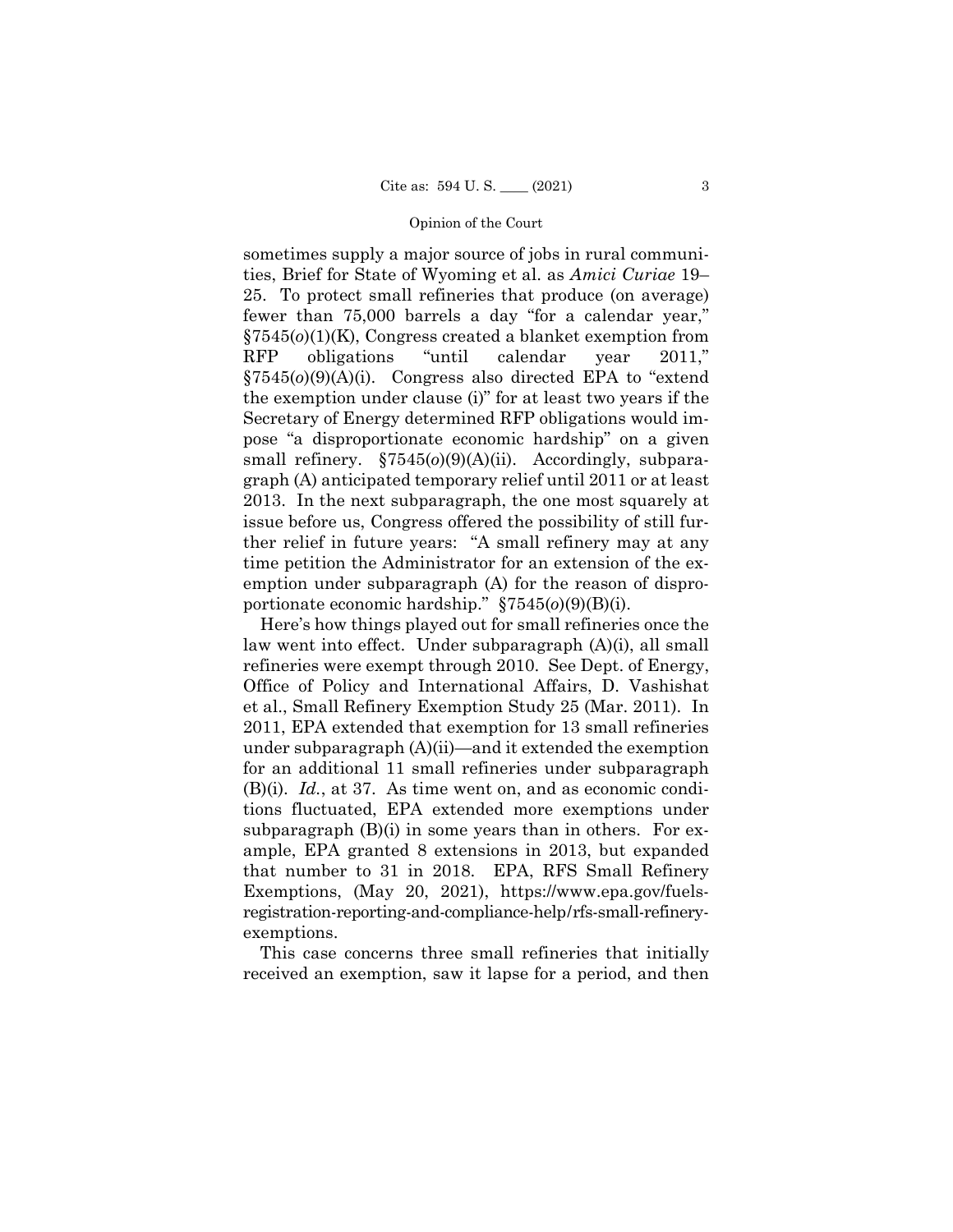under subparagraph (B)(i) in 2017 or 2018. EPA granted petitioned for an exemption again under subparagraph (B)(i). HollyFrontier Woods Cross Refining LLC received only the blanket exemption under subparagraph (A)(i) through 2010. See *Renewable Fuels Assn*. v. *EPA*, 948 F. 3d 1206, 1228 (CA10 2020). Wynnewood Refining Company received the blanket exemption under subparagraph (A)(i) and a 2-year extension under subparagraph (A)(ii) through 2012. *Id.,* at 1229. HollyFrontier Cheyenne Refining LLC received subparagraph (A)(i)'s blanket exemption, subparagraph (A)(ii)'s 2-year extension, and then subparagraph (B)(i)'s hardship exemption in 2015. *Id.*, at 1227. After a lull, all three refineries petitioned for a hardship exemption all three.

A group of renewable fuel producers objected. They petitioned for review of EPA's decisions in the Tenth Circuit, arguing the Agency acted "in excess of statutory jurisdiction, authority, or limitations" by granting the petitions. 5 U. S. C. §706(2)(C). The court vacated EPA's decisions. It concluded the refineries were ineligible for an "extension" of their exemptions because all three had allowed their exemptions to lapse at some point in the past. 948 F. 3d, at 1249. We granted review to consider the question for ourselves. 592 U. S. \_\_\_ (2021).

# II A

Where Congress does not furnish a definition of its own, we generally seek to afford a statutory term "its ordinary or natural meaning." *FDIC* v. *Meyer*, 510 U. S. 471, 476 (1994). Before us, the parties agree on one thing: The key word here—"extension"—is nowhere defined in the statute and it can mean different things depending on context.

Sometimes, as the renewable fuel producers observe and the court of appeals held, an "extension" can refer to an increase in time. See, *e.g.*, 5 Oxford English Dictionary 597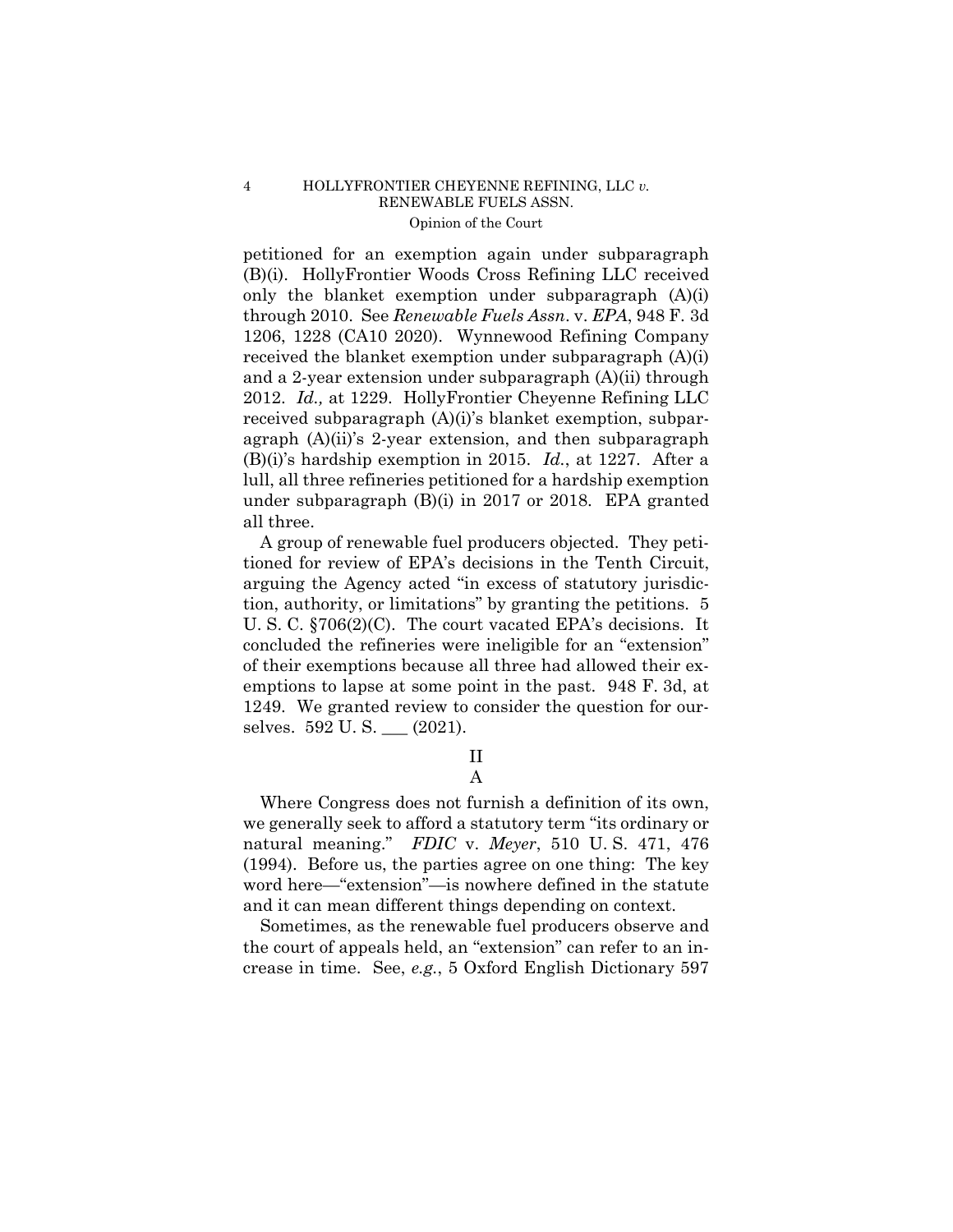(2d ed. 1989) (OED) ("Enlargement in duration"); 7 U. S. C. §940f(a) ("extension of the final maturity" of a federal loan). In other settings, as the small refineries emphasize, an "extension" can mean the offering or making something available to someone, such as the granting of a benefit. See, *e.g.*, 5 OED 595 ("[t]o hold out, accord, grant"); 15 U. S. C. §1141e(a) ("extension of [intellectual property] protection"). These definitional differences matter too. If Congress used the term in the second sense, everyone before us seems to accept the court of appeals erred: Just because a small refinery's first exemption lapsed, nothing would foreclose the government from extending—in the sense of granting or conferring—a second exemption later.

Ultimately, however, we agree with the renewable fuel producers and the court of appeals that subparagraph (B)(i) uses "extension" in its temporal sense—referring to the lengthening of a period of time. We find three textual clues telling. First, the initial exemption described in subparagraph (A)(i) is described temporally (as lasting "until calendar year 2011"). 42 U. S. C. §7545(*o*)(9)(A)(i). Second, the next exemption described in subparagraph (A)(ii) speaks temporally too, and it does so using a variation of the very term in dispute—authorizing EPA to "*extend* the exemption under clause (i) for the small refinery for a period of not less than 2 years."  $\S 7545(0)(9)(A)(ii)(II)$  (emphasis added). Finally, subparagraph (A)(ii) and subparagraph (B)(i) share an identical title—"Extension of exemption"—underscoring the likelihood that the two neighboring provisions use the term "extension" in one consistent sense. Nor do we see any persuasive countervailing evidence that Congress meant to adopt one meaning of the term in subparagraph (A)(ii) and a different one next door in subparagraph (B)(i). See *Henson* v. *Santander Consumer USA Inc.*, 582 U. S. \_\_\_, \_\_\_ (2017) (slip op., at 5) (absent contrary evidence, this Court normally presumes consistent usage).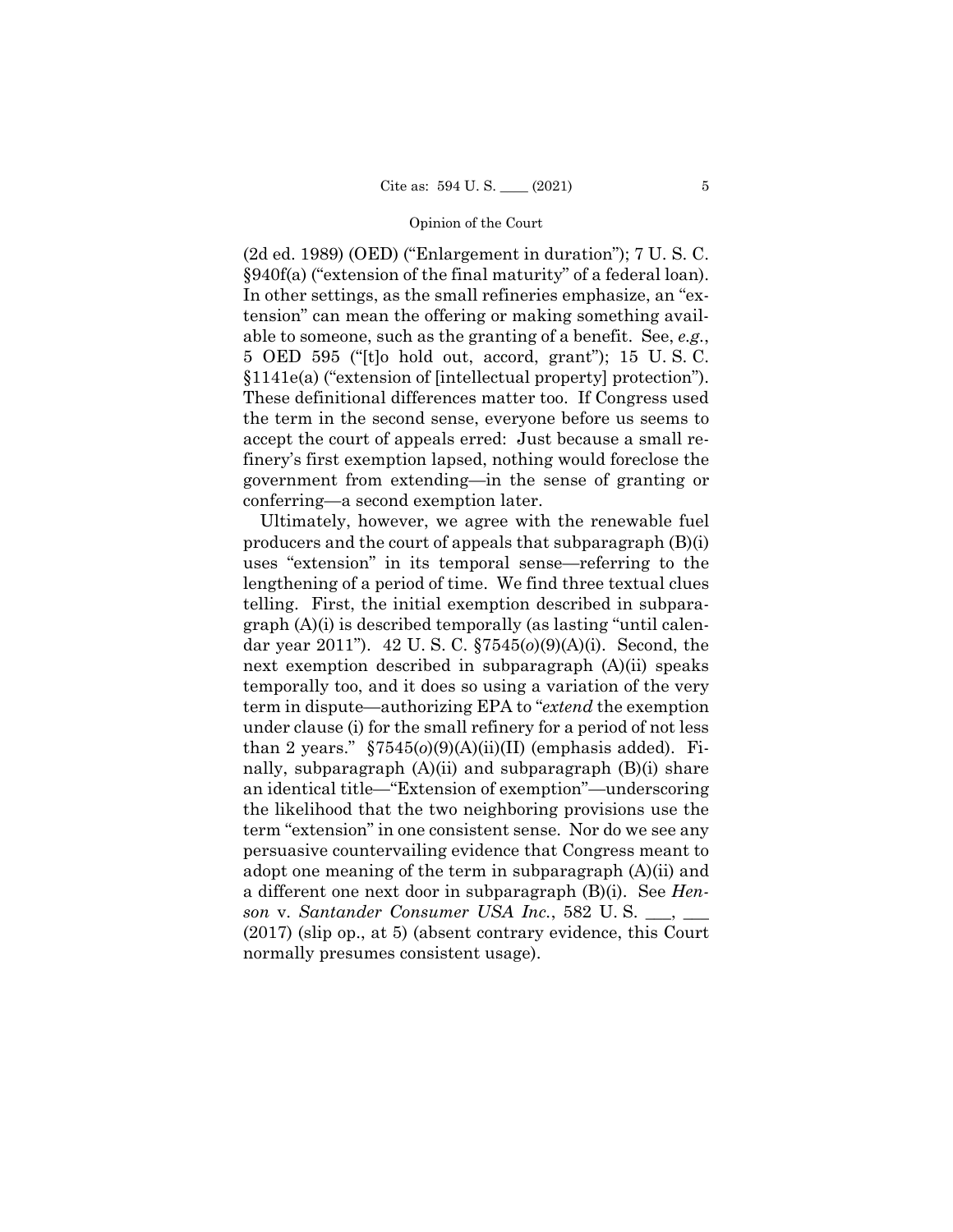### B

Resolving that much, however, does not resolve this case. Really, it only takes us to the heart of the dispute. The Tenth Circuit didn't just hold that an extension means an increase in time—it imposed a continuity requirement. On that court's view, a small refinery becomes permanently ineligible for a further extension of time once its exemption lapses. Even accepting that subparagraph (B)(i) uses the term "extension" in its temporal sense, the small refineries submit this was error. On their view, small refineries whose exemptions have lapsed in one year may still seek an "extension" in a following year. Indeed, the small refineries candidly characterize this as their stronger argument for reversal.

We agree. It is entirely natural—and consistent with ordinary usage—to seek an "extension" of time even after some lapse. Think of the forgetful student who asks for an "extension" for a term paper after the deadline has passed, the tenant who does the same after overstaying his lease, or parties who negotiate an "extension" of a contract after its expiration. Perhaps for reasons like these, the respondents and court of appeals are unable to point to a single dictionary definition of the term "extension" requiring unbroken continuity. To be sure, some definitions speak of an extension as a "continuation." See, *e.g.*, Black's Law Dictionary 703 (10th ed. 2014) (defining "extension" as "[t]he *continuation* of the same contract for a specified period" (emphasis added)). And the dissent urges us to read "extension" to mean "continuation." *Post*, at 2 (opinion of BARRETT, J.). But even *that* term can denote a resumption after some interrupting lapse. See, *e.g.*, 3 OED 828 (defining "continuation" as "the resumption of any interrupted action or course"); Webster's New Collegiate Dictionary 180 (1946) (defining "continuation" as the "[a]ct of continuing; esp. a resumption"); B. Garner, Modern English Usage 214 (4th ed. 2016).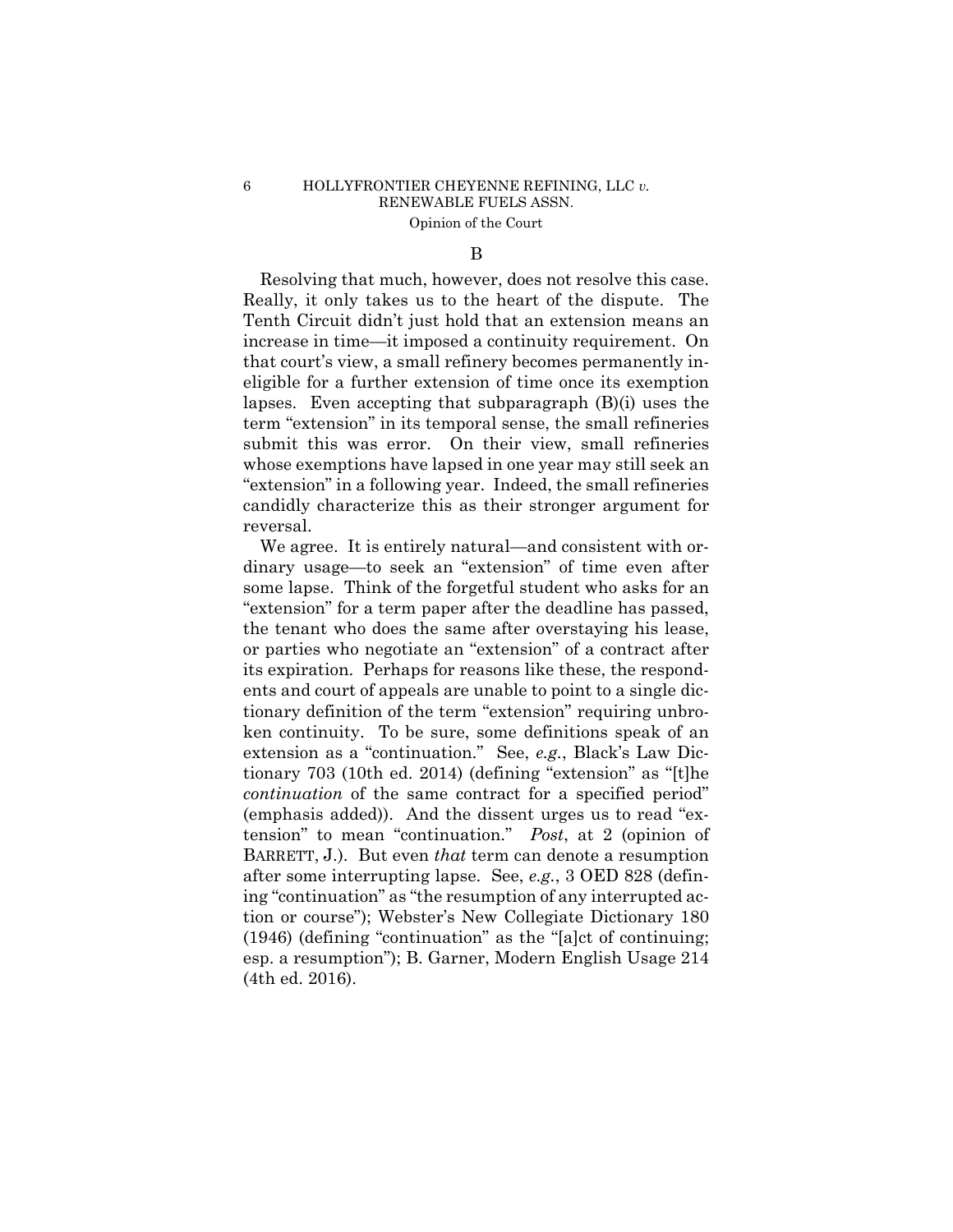Much federal law proceeds on this same understanding. Under certain circumstances, a court "may . . . extend" a party's "time for appeal" even "after the expiration of the time otherwise set for bringing appeal." 28 U. S. C. §2107(c). In other words, the timer can start, run, finish, and then *restart*—because a court has the power to "extend" the time allotted even after a lapse. Likewise, the Federal Rules of Civil Procedure prescribe all sorts of rules about "[w]hen an act may or must be done within a specified time" in trial court proceedings. Fed. Rule Civ. Proc. 6(b)(1). And for almost all rules prescribing a deadline, a district court may "extend the time" even "after the time has expired." *Ibid.*; cf. Fed. Rule Civ. Proc. 6(b)(2). More than a few lawyers and clients have taken advantage of "extensions" of just these sorts.

 sion" of public benefits that had lapsed or been interrupted. Still other examples exist. Maybe most notably, just last year Congress twice passed laws providing for the "exten-See Consolidated Appropriations Act of 2021, Pub. L. 116– 260, §203, 134 Stat. 1182 (providing an "extension" of unemployment compensation starting on December 26, 2020, after lapsing on July 31, 2020); Coronavirus Aid, Relief, and Economic Security Act, Pub. L. 116–136, §2114, 134 Stat. 281 (providing an "extension" of unemployment benefits starting in 2020, after lapsing in 2013). The dissent gives these particular examples short shrift because they appear in statutes "passed in an emergency context" a decade after the statute at issue here. *Post*, at 7. We do not doubt that meaning may change with time, but unless the dissent thinks the ordinary meaning of "extension" changed in just 10 years, it's hard to understand why these enactments don't shed at least some light on today's question. If anything, the emergency context in which these laws were passed—forcing legislators to use a term on short notice would seem to provide useful evidence of ordinary meaning.

Beyond that, the dissent counters by attempting to recast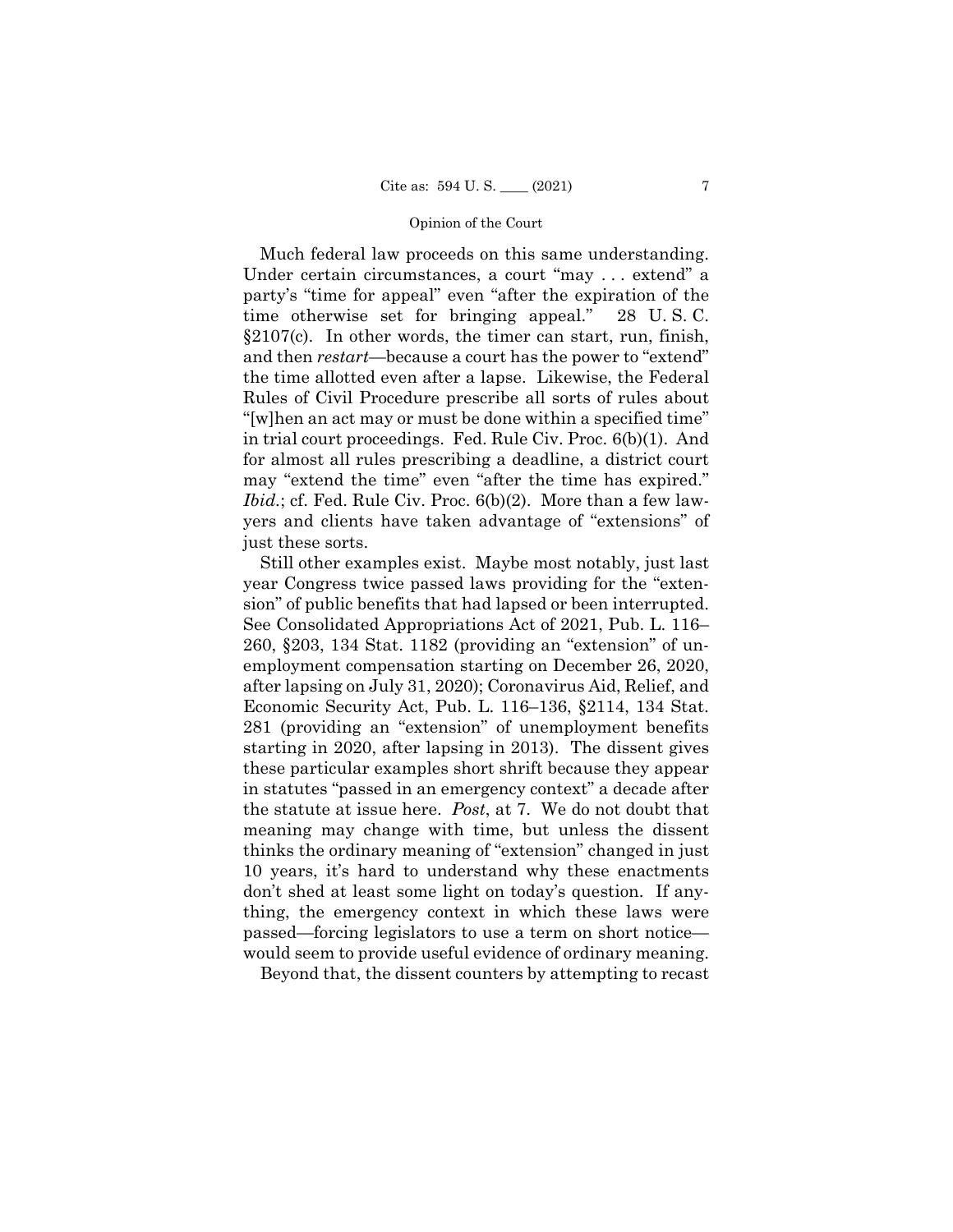all these varied examples of temporal extensions after interruption. It imagines, for example, that when a teacher extends a paper deadline after a lapse, that act of grace always operates like a *nunc pro tunc* judicial decree—retroactively deeming the time originally allotted as now extending continuously to some new and future due date. But no one thinks extensions always work this way. As the COVID-19 statutes illustrate, a previously lapsed benefit can and sometimes is "extended" for a new period without any retroactive effect. Likewise, if a student misses the 4 p.m. deadline on Friday, his teacher may extend the deadline by authorizing him to hand in his paper the following Monday between 8 a.m. and 9 a.m. Besides, even looking to the *nunc pro tunc* analogy, what does it prove? It cannot change the fact that, absent time travel, a lapse or interruption has occurred. The student cannot go back in time and turn in his paper when it was originally due on Friday afternoon. His lapse may be forgiven or overlooked, maybe even with a Latin term invoked in the process, but none of that means a break in continuity, a lapse, or an interruption never happened. See *infra*, at 10, n. 2 (discussing treatment of a lapse under subparagraph (A)).

 $$2304a(f); 19 U. S. C. $2432(d)(1); 28 U. S. C. $594(b)(3)(A).$ We do not mean to suggest that every use of the word "extension" must be read the same way. On occasion, for example, Congress requires "extensions" to be "consecutive" or "successive." *E.g.*, 8 U. S. C. §1184(g)(8)(D); 10 U. S. C. Modifiers like those may well suggest a continuity requirement. See, *e.g.*, Webster's New Collegiate Dictionary, at 846 (defining "successive" as "following each other without interruption"). Other contextual clues in a given statute may yield a similar conclusion. But none of that means the bare term "extension" obviously and always includes a strict continuity requirement. If anything, the absence of any parallel modifying language in the statute before us supplies one clue that continuity is not required here.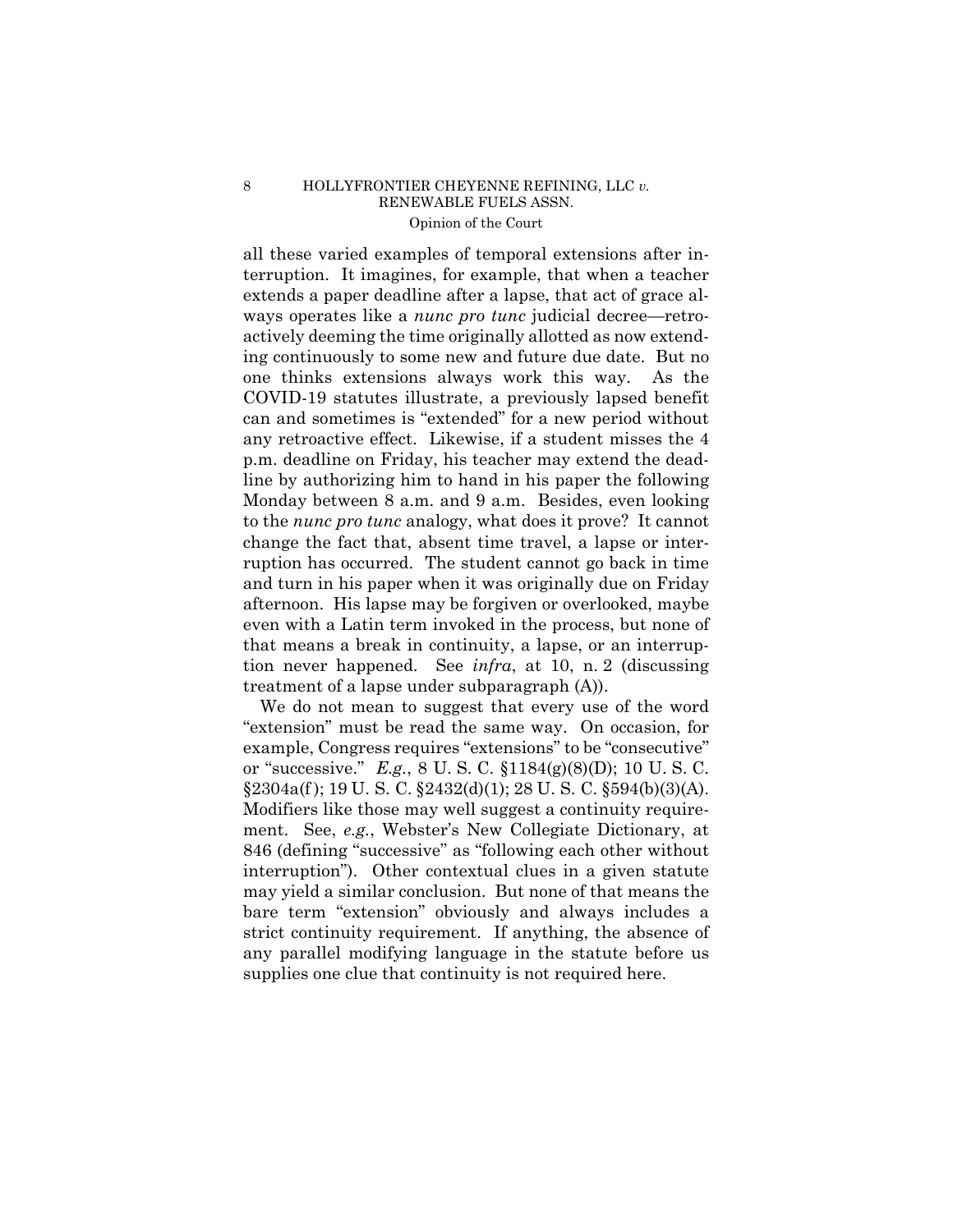Further statutory clues confirm this understanding. Recall that subparagraph (B)(i) authorizes small refineries to seek hardship exemptions "at any time." 42 U. S. C. §7545(*o*)(9)(B)(i). Far from indicating that a refinery may apply for an exemption in a future year only if it has always received one in the past, this language suggests a much more "expansive meaning." *United States* v. *Gonzales*, 520 U. S. 1, 5 (1997). "At any time" does not connote a demand for some rigid continuity so much as its opposite—including the possibility that small refineries might apply for exemptions in different years in light of market fluctuations and changing hardship conditions, whether consecutively or otherwise.1

We find another feature telling too. Next door, subparagraph (A) uses the term "extension" *without* a continuity requirement. To see how subparagraph (A) was designed, imagine a small refinery avails itself of the blanket exemption in 2008 and 2009 under subparagraph (A)(i). Then in 2010, because of an increase in production capacity, the refinery loses "small refinery" status under §7545(*o*)(1)(K) and with it the blanket exemption that "appl[ies] to small refineries." §7545(*o*)(9)(A)(i). One year later, production capacity falls and the refinery moves back into small refinery status for 2011. If that refinery applies for an "extension" under subparagraph (A)(ii), the statute provides that EPA "shall extend the exemption under clause (i)," so long as the Secretary of Energy found the refinery would suffer a

 $<sup>1</sup>$  On the dissent's account, this language merely permits a small refin-</sup> ery to seek an extension for the following year *after* EPA's November 30 deadline for publishing the coming year's RFP mandates. *Post*, at 10– 11. But to pursue this interpretation we would effectively have to read words into the statute. A provision promising small refineries that they may seek an extension "at any time" would become a provision promising them only the chance to seek an extension "*for the following year* at any time *before or after EPA's November 30 deadline for publishing next year's RFP mandates*."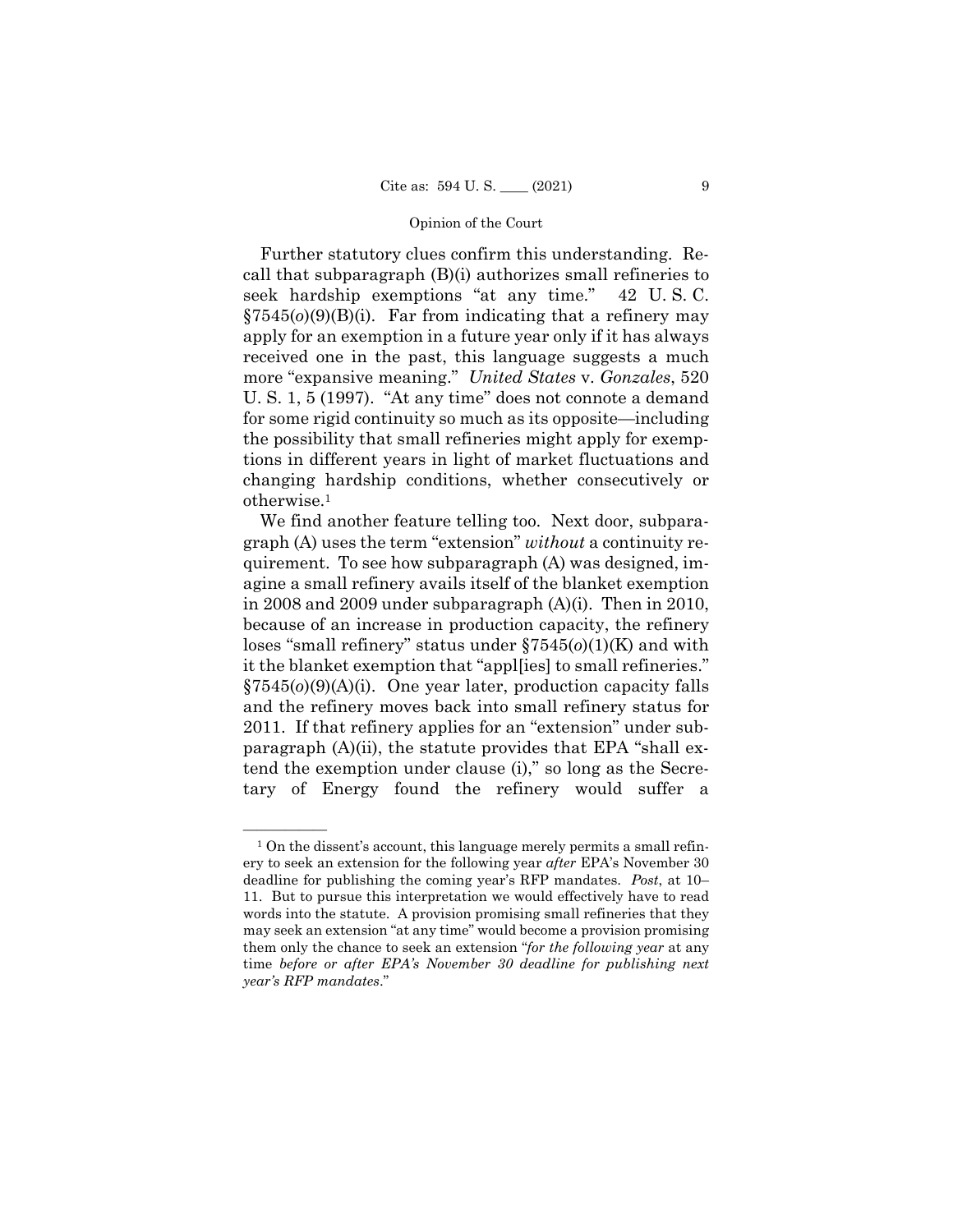disproportionate hardship. The result? A refinery may receive an "extension" despite its exemption having lapsed. And if that's how the term is used in subparagraph (A), we would once again expect subparagraph (B) to follow a consistent pattern of usage. See *Henson*, 582 U.S., at (slip) op., at 5).2

The refineries suggest we need to place still another point in their column. They direct our attention to a regulation EPA adopted in 2014 to clarify the bounds of "small refinery" status. When EPA first sought public comment, some suggested a refinery should be eligible for exemption only if it *constantly* remained "small" from 2006 onward—and EPA expressly rejected that view in favor of revisiting annually whether a refinery falls above or below the "small refinery" threshold. 40 CFR §80.1441(e)(2)(iii). Before the Tenth Circuit, the Agency insisted this regulation sheds light on the meaning of "extension" and underscores that it does not include a continuity requirement. Indeed, EPA asked the court of appeals to defer to its understanding under *Chevron U. S. A. Inc.* v. *Natural Resources Defense Council*, *Inc.*, 467 U. S. 837 (1984). Although the refineries repeat that ask here, the government does not. With the recent change in administrations, "the government is not

 $2$  Replying to our example, the dissent posits that subparagraph  $(A)(i)$ 's exemption "existed in the year 2010 by virtue of statute—even if a particular refinery was not in a position to take advantage of it." *Post*, at 12. But it's hard to see how a refinery might have an "exemption[] currently in place" when it does not qualify for or receive its benefits. *Post*, at 1. Even putting that problem aside, following the dissent's logic does not aid its cause. What is true for subparagraph (A)(i) should likewise be true for subparagraph (B)(i), which refers to "the exemption under subparagraph (A)." So, following the dissent's reasoning, one might just as easily conceive of a subparagraph (B)(i) exemption as "existing" even in a year when a small refinery "was not in a position to take advantage of it." Accordingly, on the dissent's logic, if a small refinery lacked the exemption in one year (say, 2016) and then applied for it in a later year (say, 2017), it would seem the exemption always "presently exist[ed]" and can be "extended." *Post*, at 4, 8.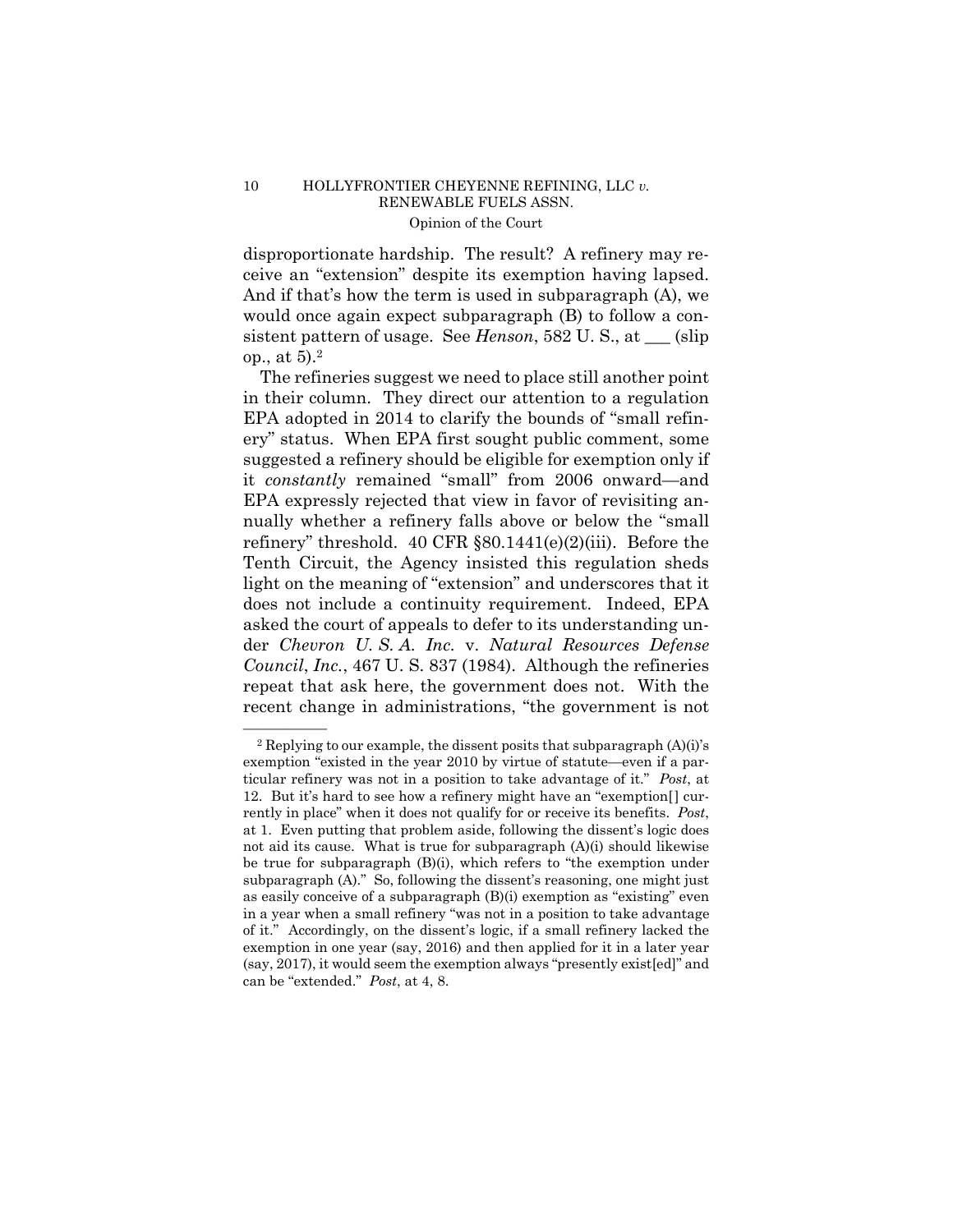invoking *Chevron*." Brief for Federal Respondent 46–47. We therefore decline to consider whether any deference might be due its regulation.

Against the petitioners' evidence of statutory meaning, the respondents ask us to consider one of their own. They point to the fact that subparagraph (A) is titled "temporary exemption," that it was permitted to expire in 2013, and that subparagraph (B)(i) speaks of extending "the exemption under subparagraph (A)." Together, respondents say, these statutory features suggest that the whole scheme of exemptions was meant to end rapidly, that subparagraph (B)(i) was designed as a narrow exception to a 2013 sunset rule, and that any further exemptions it allows should therefore be construed narrowly to end as quickly as possible.

 construe subparagraph (B) as part of some sunset scheme. paragraph (A)(ii) that lasted many years or indefinitely. temporary period, that was surely an odd way to achieve it. But this much we do not see. In the first place, we do not To be sure, subparagraph (A)'s exemptions were permitted to expire in 2013, but did not have to do so. In theory, EPA could have granted a small refinery exemption under sub-See 42 U. S. C. 7545(*o*)(9)(A)(ii)(II). In any case, subparagraph (B)(i) expressly contemplates exemptions beyond 2013—"at any time" hardship conditions are satisfied. If Congress really had wanted all exemptions to cease after a Odder still in light of the fact that Congress had before it (but eschewed) many readymade models for a sunset statute if that's what it wished here. See, *e.g.*, §247d–7f(b) (providing that statutory provisions authorizing a "limited antitrust exemption" "shall expire at the end of [a] 17-year period" after the Act was passed). And maybe odder yet given that subparagraph (B)(i) exemptions are hardly destined to sunset quickly even on the respondents' account, for they do not dispute that small refineries with an unbroken record of failing to comply with the RFP may continue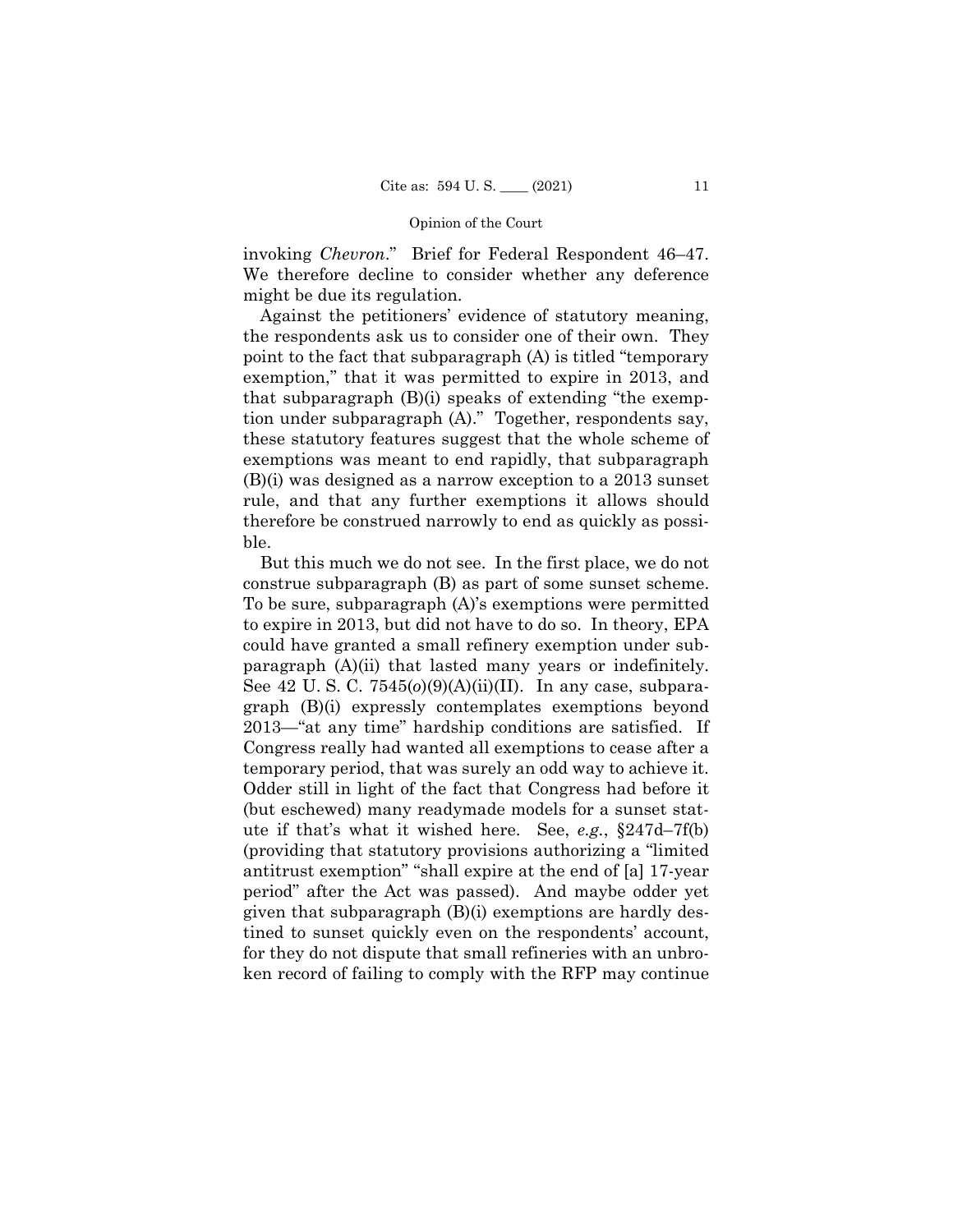to seek and obtain extensions forever. See Brief for Federal Respondent 43, n. 7; Brief for Industry Respondents 39.

 *p.l.c.* v. *Mayor and City Council of Baltimore*, *ante*, at 6. And fairly read, the key phrase at issue before us—"A small Additionally, even assuming (without granting) that subparagraph (B) really did represent only some sort of exception to a general 2013 deadline, we still don't see how that would help. The respondents urge us to construe statutory exceptions narrowly. But this Court has made clear that statutory exceptions are to be read fairly, not narrowly, for they "are no less part of Congress's work than its rules and standards—and all are worthy of a court's respect." *BP*  refinery may at any time petition the Administrator for an extension of the exemption under subparagraph (A) for the reason of disproportionate economic hardship"—simply does not contain the continuity requirement the court of appeals supposed. Instead, more naturally, it means exactly what it says: A small refinery can apply for (if not always receive) a hardship extension "at any time."3

# III

Everything else the respondents offer in defense of the

 to refer to an increase in time after a lapse. *Supra*, at 6. From this, the reading is [merely] *possible*." *Post*, at 3. That is mistaken. As we have  $3$  Rather than argue subparagraph  $(B)(i)$  is an exception that should be construed narrowly, the dissent imagines some weakness in our position when we observe above that the word extension "can" or "may" be used dissent supposes that we mean to say "HollyFrontier wins because its sought to explain, we simply recognize that the term "extension" may or may not convey a continuity requirement depending on context—much as the dissent acknowledges the term can sometimes tolerate a lapse of some sort. See *supra,* at 10, n. 2 (discussing subparagraph (A)(1)). Our holding today, too, should be clear. Rather than rule for HollyFrontier because it has advanced a permissible reading, and rather than offer assertions about "common sense" or what seems "more natural" to us, *post*, at 3–5, we have sought to explain why this particular statute's usage, context, and structure persuade us that continuity is not required here.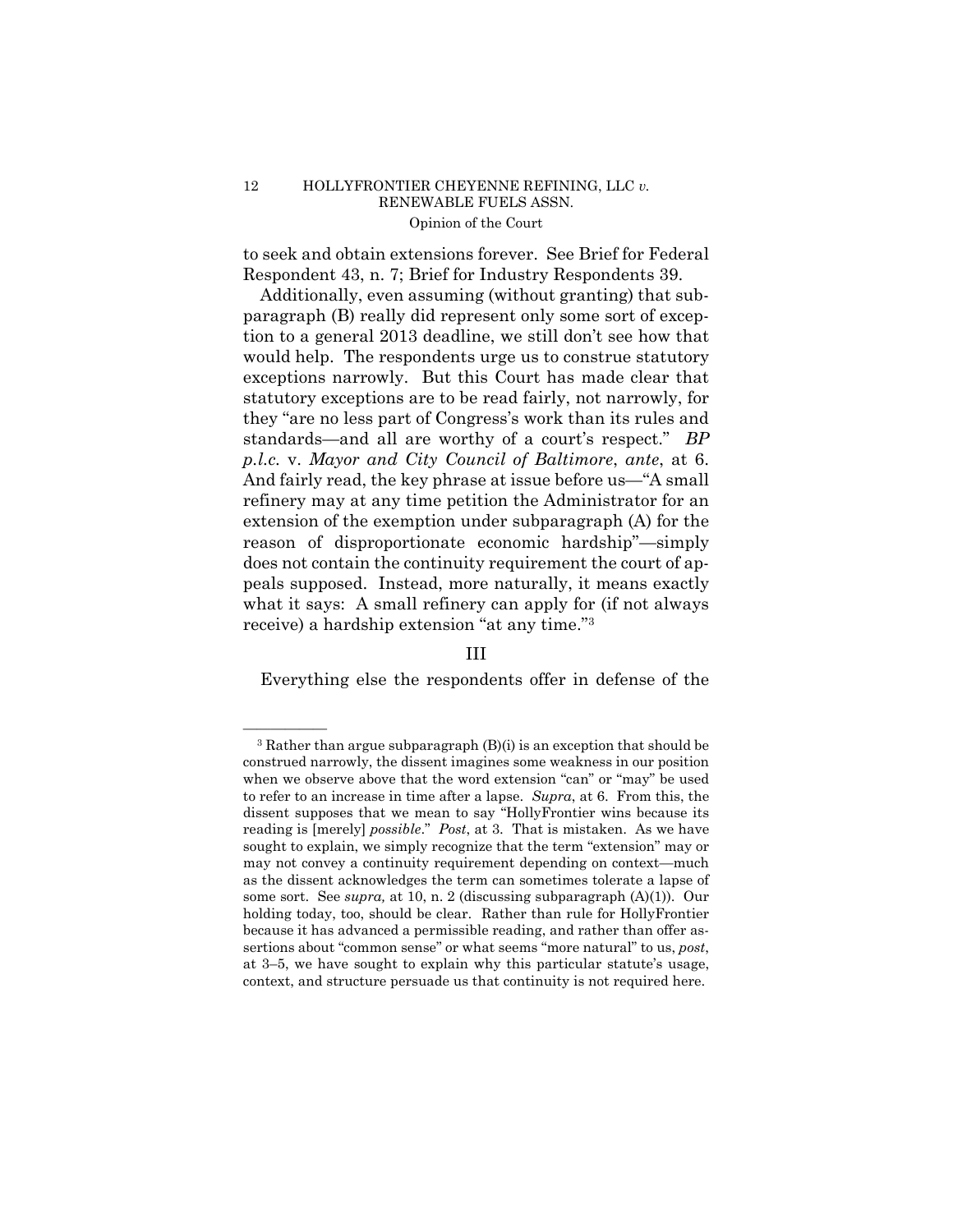eries toward compliance over time." *Id.*, at 1246. And they court of appeals' judgment involves surmise about legislative purpose and arguments from public policy. Like the Tenth Circuit, they emphasize that, by the time the petitioners sought new exemptions in 2017 and 2018, small refineries already "had many years to ponder . . . whether it made sense to enter into or remain in the market." 948 F. 3d, at 1247. The respondents argue that subparagraph (B) was adopted for the purpose of "funnel[ing] small refinsubmit that enforcing a continuity requirement helps advance congressional goals such as increasing "biofuel production, energy independence, and environmental protection." *Ibid*.

The dissent seemingly agrees. It acknowledges that Congress provided *other* ameliorating provisions to address various challenges to the fuel market. *Post*, at 8–10. For example and as we have already seen, §7545(*o*)(7)(A) grants EPA authority to waive RFP obligations at any time across an entire State or region to address severe hardships or shortages. Section 7545(*o*)(7)(E)(ii) provides a more limited waiver with respect to biomass-based diesel fuels. And §7545(*o*)(8)(D)(i) provided a waiver authority to address hardships for consumers "in calendar year 2006." But on the dissent's view, everything else in the statute aims to "[f]unnel[] refineries toward compliance." *Post*, at 9. Indeed, the dissent finds it "odd" that our reading would permit hardship relief only to small refineries in existence in 2008 and not to new ones, *post*, at 13—and that our reading "will require EPA to examine the 2008 study" when reviewing extension applications "decades from now," *post*, at 9.

But, as usual, the other side presents a plausible competing narrative. On the petitioners' account, the statute seeks to increase production of renewable fuel while also offering a "safety valve" each year for small refineries that might otherwise face extinction. According to the small refineries, the respondents' competing "funnel" metaphor makes little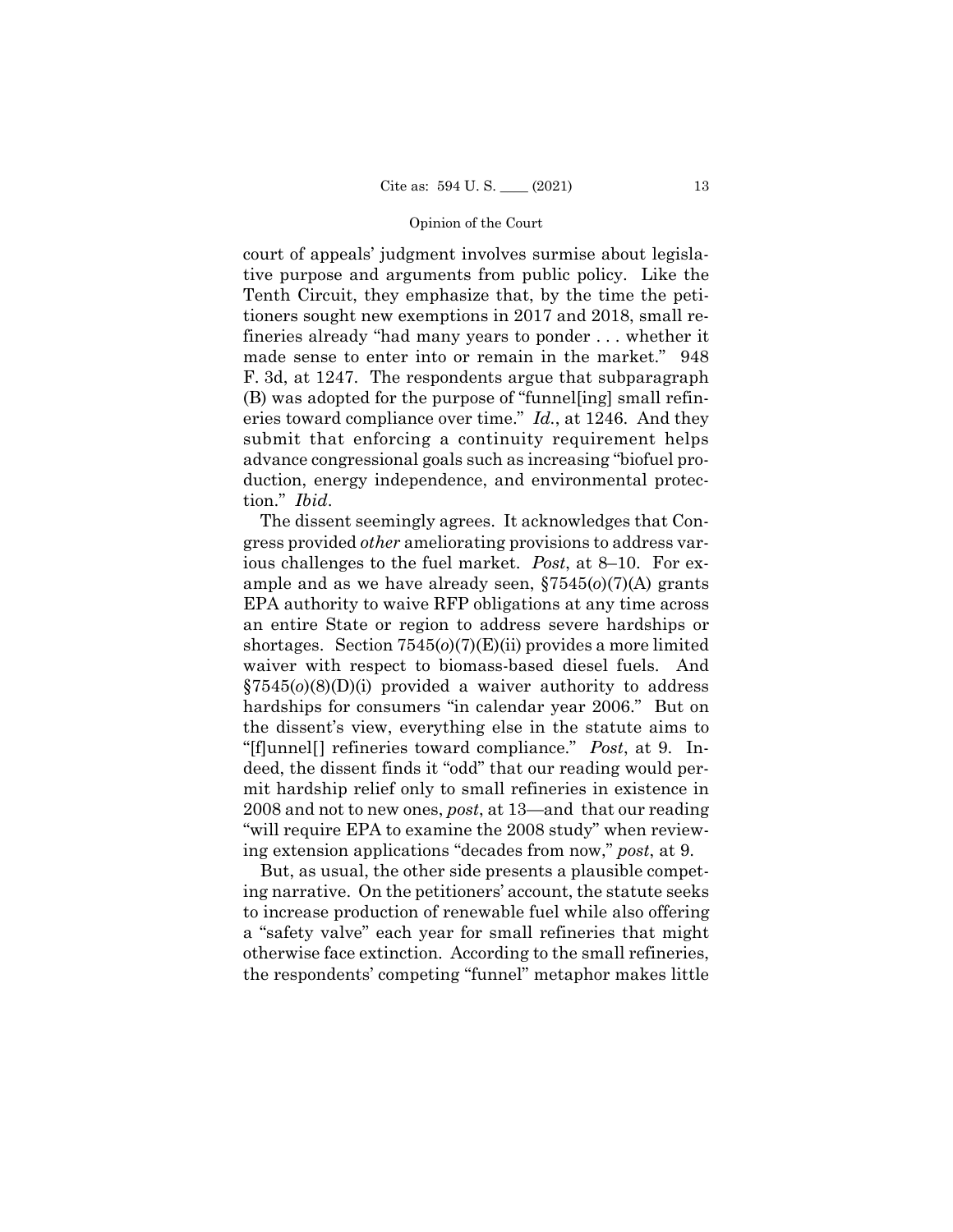ket—in one recent year, prices shot up by as much as 100%. sense because a small refinery's compliance in one year is in no way dispositive of its ability to comply in a future year. Instead, compliance depends on numerous factors unique to each year and circumstances over which small refineries often have no control. Brief for Petitioners 42–44. In particular, most small refineries cannot comply with RFP mandates but must purchase credits from those that can. Each year more credits are required. And the price for those credits reflect the famously volatile nature of the fuel mar-See *id.*, at 45. Aware of these market realities, the small refineries say, a rational Congress could have created (and did create) a means for small refineries to seek a hardship exemption "at any time" rather than be forced to exit the market.

 https://www.forbes.com/sites/davidblackmon/2020/07/25/ first-new-us-oil-refinery-since-1977-targets-bakken-shale-The petitioners say their "safety valve" analogy fits better for other reasons too. As the dissent acknowledges, Congress included many other "safety valve" provisions to address various challenges to the market that may arise at any time, including regional shortages and economic hardships. *Post*, at 8–10. Surely, Congress could have chosen to provide similar relief targeted to small refineries. Nor is there anything odd about the fact that Congress chose only to protect existing small refineries rather than new entrants. Often Congress chooses to protect existing market participants from shifts in the law while applying new restrictions fully to future entrants. Maybe, too, the petitioners suggest, Congress wasn't particularly concerned with new entrants in 2008 because, until last year, there had not been a new refinery of any size in this country for almost 50 years. See Blackmon, First Major U. S. Oil Refinery Since 1977 Targets Bakken Shale Crude, Forbes (July 25, 2020), crude/.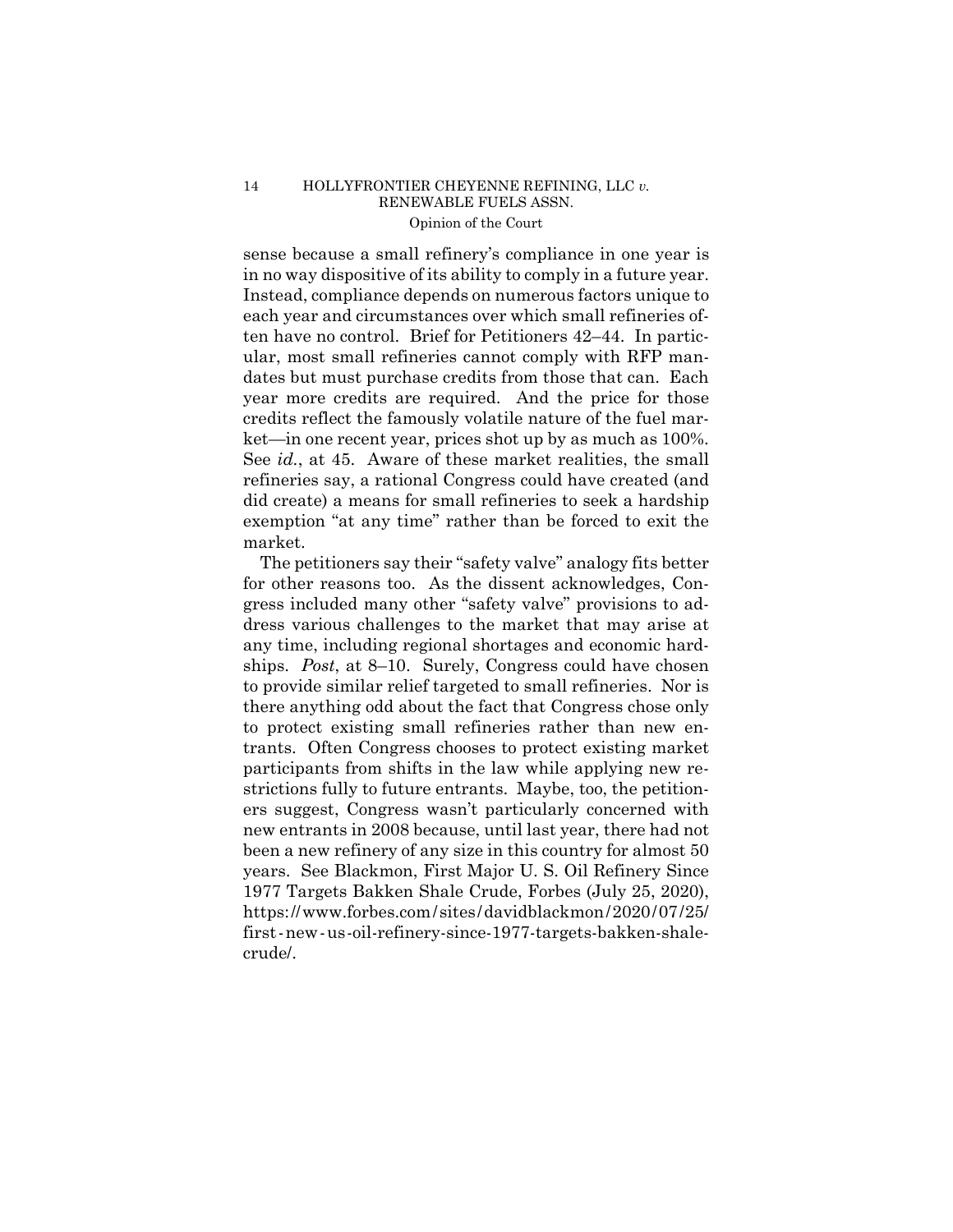The petitioners stress as well that, even on the respondents' account, Congress did create a "safety valve" rather than a "funnel" for *some* small refineries: Those with an unbroken record of failing to comply with the RFP may continue to seek and obtain extensions forever without being "funneled" toward compliance. *Supra*, at 11–12. Yet the respondents never explain why the least compliant refineries should be the most favored in this way. Nor do they confront the fact that their rule would have the strange effect of disincentivizing small refineries from ever trying to comply. Brief for Petitioners 22; Brief for State of Wyoming et al. as *Amici Curiae* 13–14. And even on the respondents' account, EPA will have to consult its 2008 study in future years for these permanently noncompliant refineries.

Beyond that, the petitioners note, if subparagraph (B)(i) really did create a "miss one and done" rule for small refineries able to comply with RFP mandates in a single year the statute could wind up reducing overall domestic fuel supply—all without adding a single additional gallon of renewable fuel to the mix. See 42 U. S. C. §7545(*o*)(5)(B); 40 CFR §80.1427. Permanently shuttering existing small refineries in the process could, as well, increase the Nation's future reliance on imported fuels. Brief for Petitioners 41. All of which sits uneasily with even the respondents' account of the statute's purposes.

We mention all this not because we pick sides. Neither the statute's text, structure, nor history afford us sufficient guidance to be able to choose with confidence between the parties' competing narratives and metaphors. We mention this only to observe that *both* sides can offer plausible accounts of legislative purpose and sound public policy—and that it would therefore be a mistake to rely on appeals to some abstract intuition that the number of small refineries receiving exemptions "*should have* tapered down" over time. 948 F. 3d, at 1246 (emphasis added). Instead, our analysis can be guided only by the statute's text—and that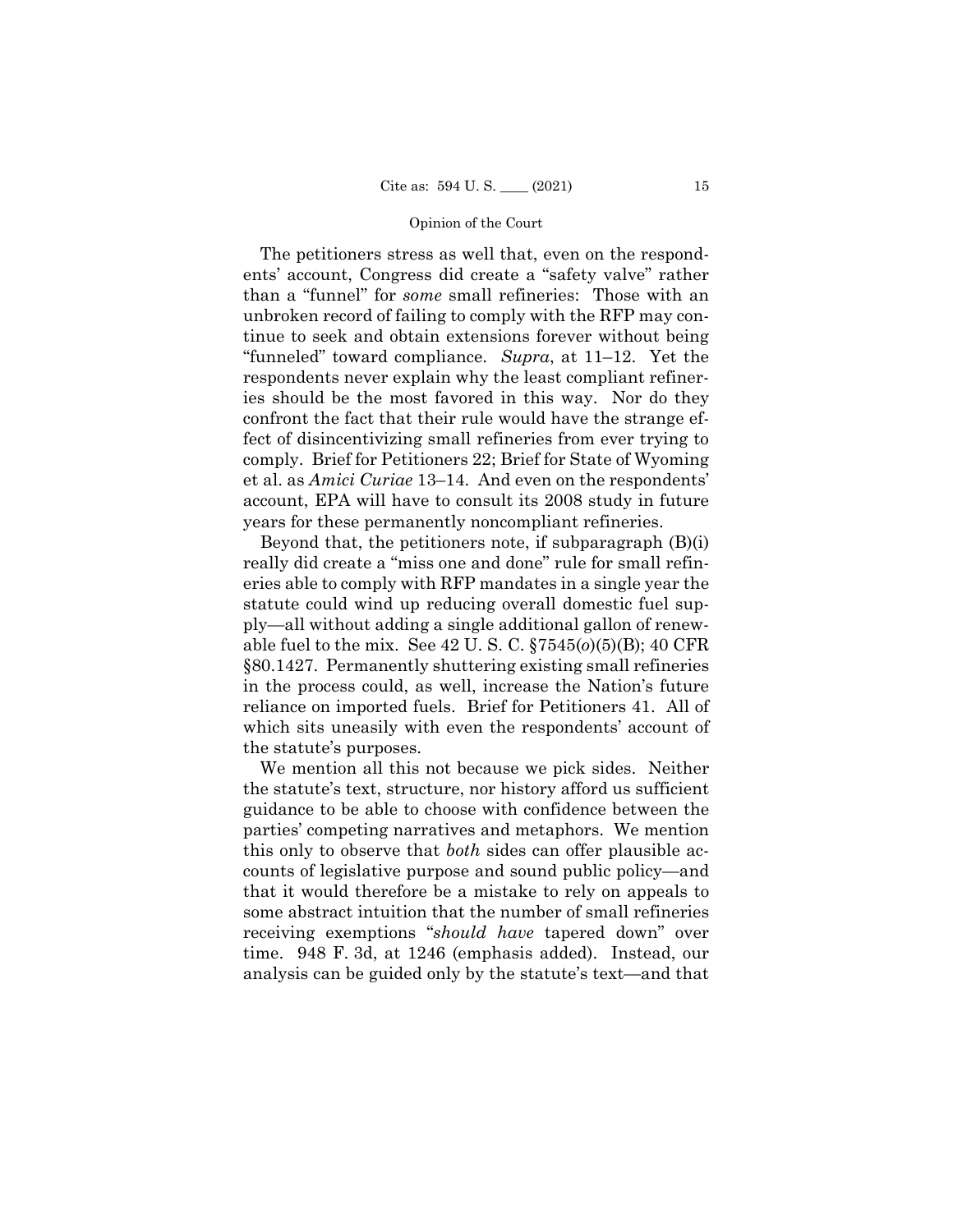nowhere commands a continuity requirement.

\*

The respondents have not shown that EPA's approval of the petitioners' extension requests was in excess of the Agency's statutory authority. 5 U. S. C. §706(2)(C). To the extent the court of appeals vacated EPA's orders on this ground, the judgment is

*Reversed.*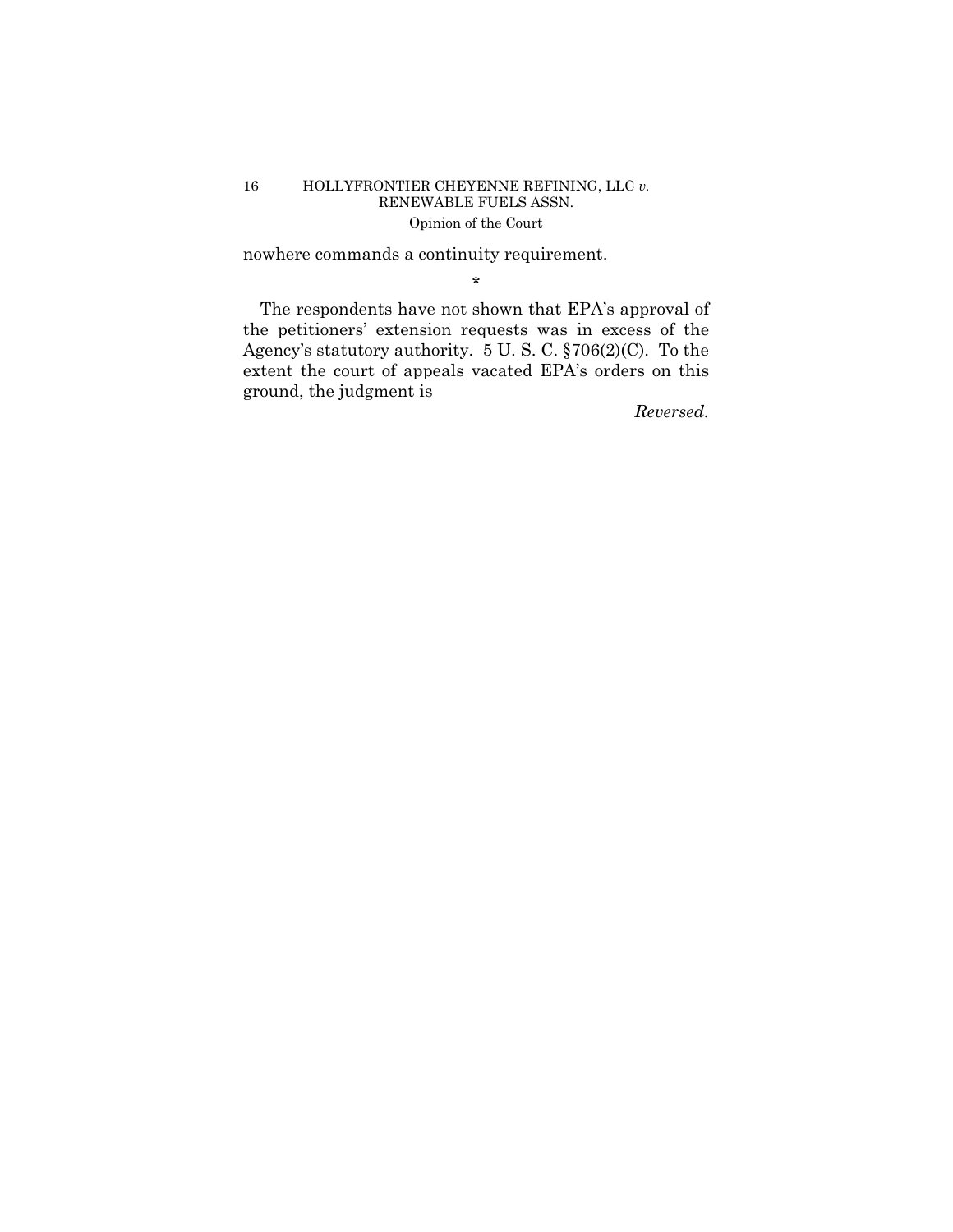# $\frac{1}{2}$  ,  $\frac{1}{2}$  ,  $\frac{1}{2}$  ,  $\frac{1}{2}$  ,  $\frac{1}{2}$  ,  $\frac{1}{2}$  ,  $\frac{1}{2}$ **SUPREME COURT OF THE UNITED STATES**

### $\frac{1}{2}$  ,  $\frac{1}{2}$  ,  $\frac{1}{2}$  ,  $\frac{1}{2}$  ,  $\frac{1}{2}$  ,  $\frac{1}{2}$ No. 20–472

# HOLLYFRONTIER CHEYENNE REFINING, LLC, ET AL., PETITIONERS *v.* RENEWABLE FUELS ASSOCIATION, ET AL.

# ON WRIT OF CERTIORARI TO THE UNITED STATES COURT OF APPEALS FOR THE TENTH CIRCUIT

### [June 25, 2021]

JUSTICE BARRETT, with whom JUSTICE SOTOMAYOR and JUSTICE KAGAN join, dissenting.

When Congress amended the Clean Air Act to add the Renewable Fuel Program (RFP), it gave small refineries a temporary exemption from compliance. Congress then vested the Environmental Protection Agency (EPA) with authority to grant "extension[s] of the exemption" in certain instances. The question in this case is straightforward: Does this provision limit EPA to prolonging exemptions currently in place, or does it enable EPA to provide exemptions to refineries that lack them? The statute's text and structure direct a clear answer: EPA cannot "extend" an exemption that a refinery no longer has. Because the Court's contrary conclusion caters to an outlier meaning of "extend" and clashes with statutory structure, I respectfully dissent.

I

Refineries regulated by the RFP come in all shapes and sizes—ranging from those run by Fortune-500 companies like HollyFrontier to local outfits with less fuel-blending capacity and access to capital. So, as the Court notes, Congress made certain accommodations for small refineries that might otherwise struggle to satisfy their RFP obligations.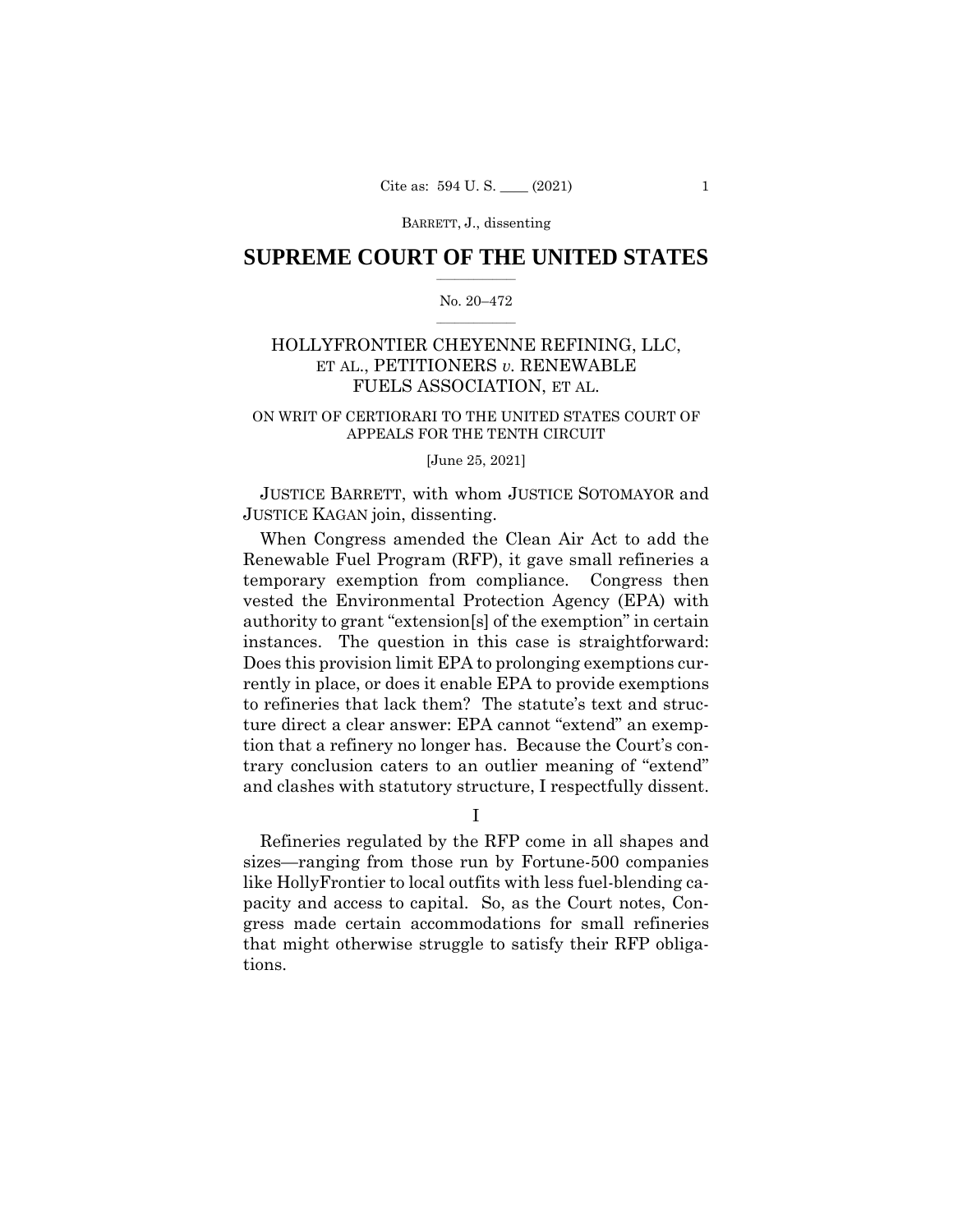# 2 HOLLYFRONTIER CHEYENNE REFINING, LLC *v.*  RENEWABLE FUELS ASSN. BARRETT, J., dissenting

To start, Congress in subparagraph (A)(i) gave all small refineries—including petitioners (HollyFrontier)—a "[t]emporary exemption" from the program's renewable-fuel requirements; the exemption ran from the RFP's passage in 2005 until 2011. 42 U. S. C. §7545(*o*)(9)(A)(i). Then, in subparagraph (A)(ii), Congress directed the Department of Energy to conduct a study—to be completed no later than the end of 2008—to determine whether compliance with the RFP "would impose a disproportionate economic hardship on small refineries." §7545(*o*)(9)(A)(ii)(I). If so, the statute provides, EPA "shall extend the exemption" initially enjoyed by all small refineries "for a period of not less than 2 additional years." §7545(*o*)(9)(A)(ii)(II).

Congress also provided small refineries an avenue to petition for an "extension" of these initial exemptions. This is the provision at the heart of this case:

"A small refinery may at any time petition [EPA] for an extension of the exemption under subparagraph (A) for the reason of disproportionate economic hardship." §7545(*o*)(9)(B)(i).

Deciding that this subparagraph uses "extension" to mean "continuation" should be an easy call. Following Holly-Frontier's lead, however, the Court forgoes the obvious answer.

A

HollyFrontier lays its cards on the table. It does not dispute that when used to refer to "an increase in the length of time," the word "extension" can—and commonly does refer to something that is prolonged without interruption. Brief for Petitioners 29. Yet, HollyFrontier insists, the term "extension" is not *always* used that way. Instead, it might *sometimes* refer to a "non-continuous extension"—in other words, an extension of something that used to exist but no longer does. *Ibid.* Because there is "nothing unnatural" about reading the term this way, HollyFrontier urges us to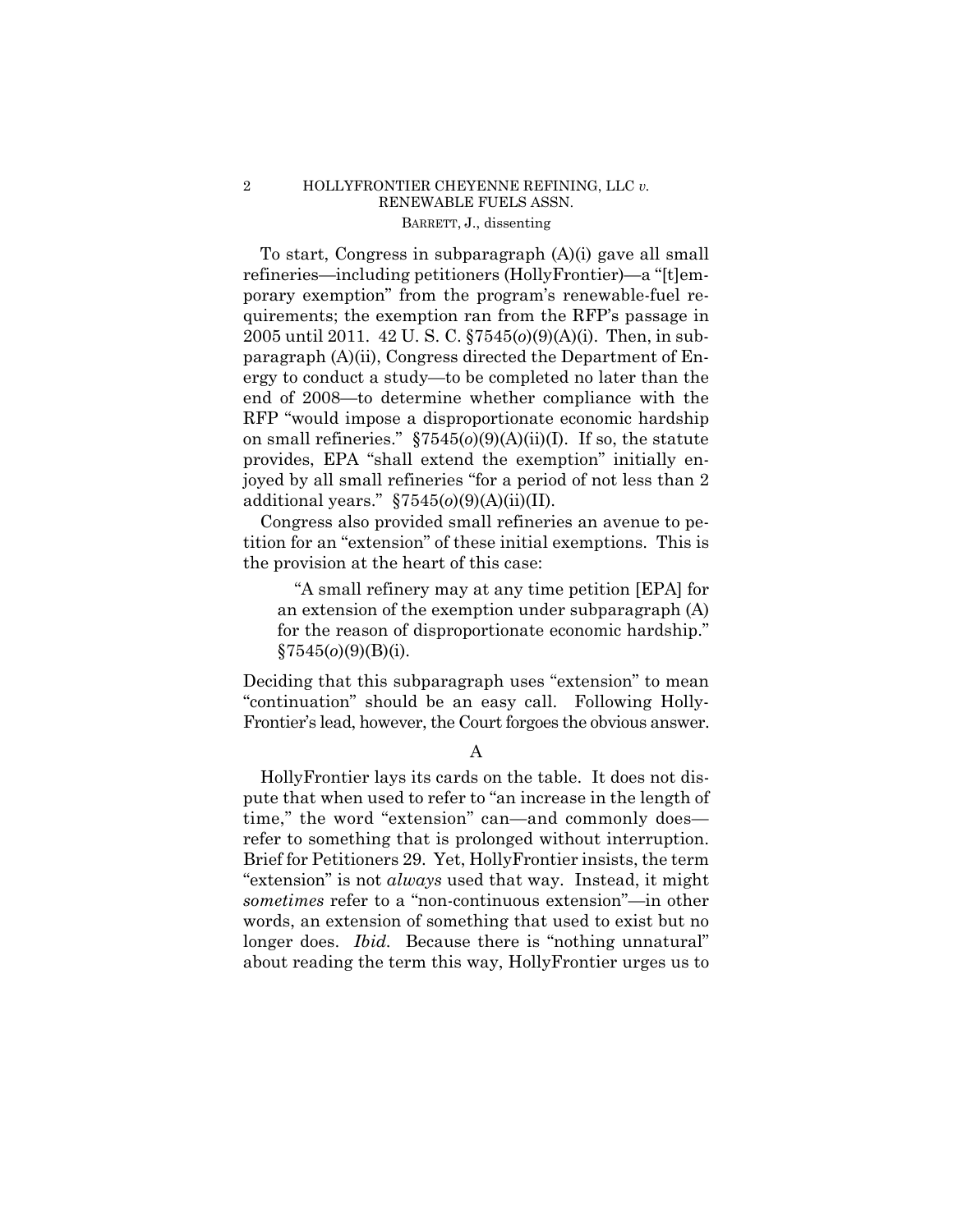embrace this interpretation. *Id.*, at 31.

 pense of its ordinary or common meaning.1 *FCC* v. *AT&T*  One might think that this argument is an uphill climb after all, we do not usually pin an interpretation to "the outer limits of a word's definitional possibilities" at the ex-*Inc.*, 562 U. S. 397, 407 (2011) (alterations omitted). But the Court takes HollyFrontier's framing and runs with it. The Court points out that the word "extension" "can" or "may" be used to refer to post-lapse renewals. *Ante*, at 6. And because the statute thus "commands" no "continuity requirement," *ante*, at 16, the Court concludes that Holly-Frontier's reading must be right—which means that EPA can provide an "extension" of an exemption that is no longer in effect.

Boiled down, the Court's position is that HollyFrontier wins because its reading is *possible*. But I would ask, as we typically do, how the term "extension" "is *most naturally*  read." *Florida Dept. of Revenue* v. *Piccadilly Cafeterias*, *Inc.*, 554 U. S. 33, 39 (2008) (emphasis added); see also *Romag Fasteners*, *Inc.* v. *Fossil Group*, *Inc.*, 590 U. S. \_\_\_, \_\_\_ (2020) (slip op., at 4). The Tenth Circuit's answer to that question is spot on: The "ordinary definitions of 'extension,' along with common sense, dictate that the subject of an extension must be in existence before it can be extended." *Renewable Fuels Assn.* v. *EPA*, 948 F. 3d 1206, 1245 (2020).

1

 matters. Here, though, context cuts respondents' way. In assessing the best reading of the phrase "extension of the exemption," the Court is of course correct that context Subparagraph (B)(i) does not use "extension" in a vacuum;

 missib[ly]" bear an asserted meaning. *E.g.*, *Chevron U. S. A. Inc.* v. *Nat-* $1$ <sup>1</sup> To be sure, in some contexts we have asked whether a term can "per*ural Resources Defense Council*, *Inc.*, 467 U. S. 837, 843 (1984). The Court avoids express reliance on that argument here.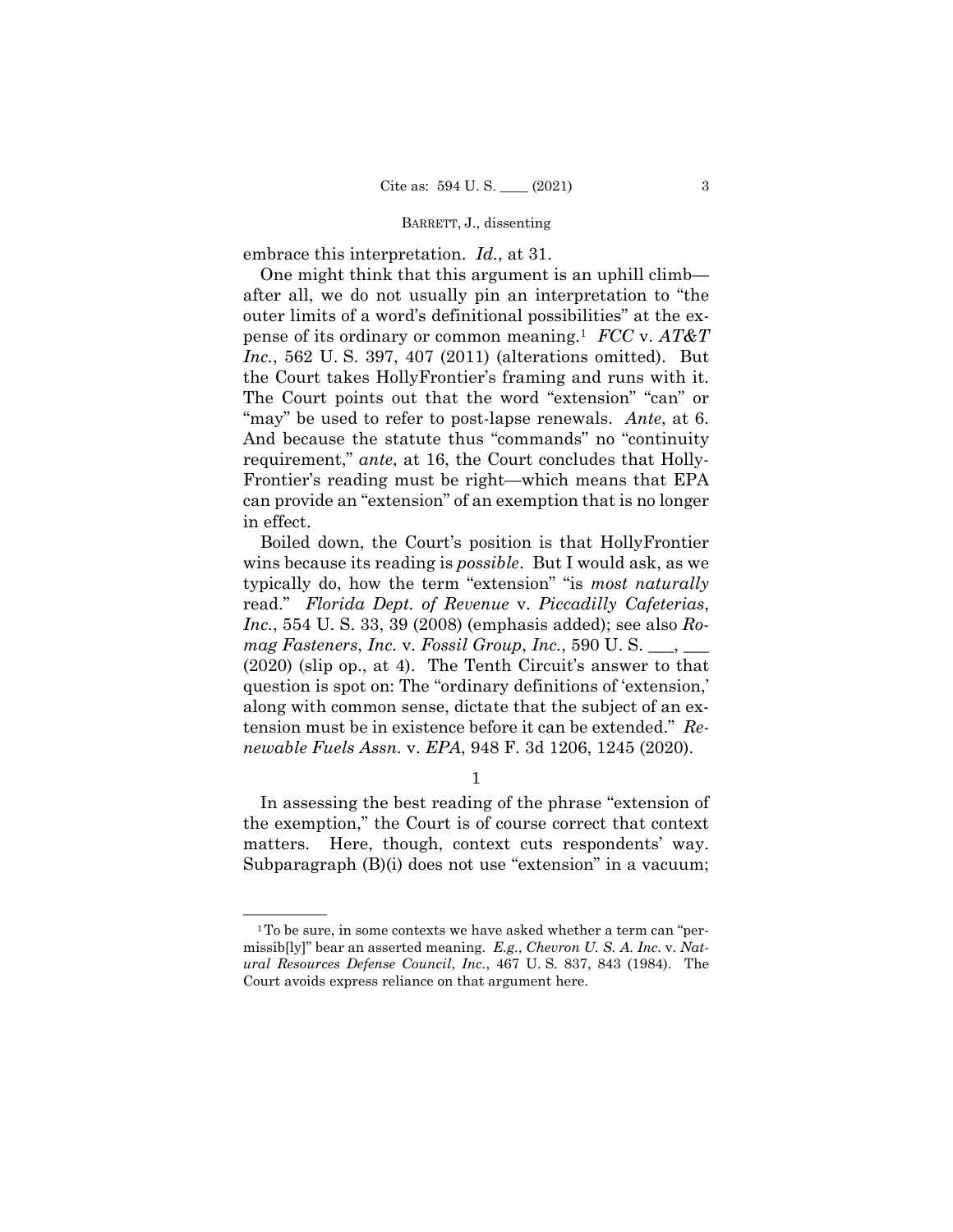# 4 HOLLYFRONTIER CHEYENNE REFINING, LLC *v.*  RENEWABLE FUELS ASSN. BARRETT, J., dissenting

rather, it permits EPA to grant an "extension *of the exemption under subparagraph (A)*." §7545(*o*)(9)(B)(i) (emphasis added). What is being "extended," then, is "the exemption under subparagraph (A)"—a discrete, time-limited period of permissible noncompliance with the RFP. And when used in this context, the noun "extension" means an "addition that increases the ... operation ... of something," "a stretching out or stretching forth: a carrying forward," or "a part that is added to something to enlarge or prolong it; a continuation."2 The verb "extend" is similarly defined: It means "[t]o cause (something) to be or last longer," to "lengthen, elongate, prolong, protract," or "[t]o prolong in duration."3

The Court acknowledges these definitions, yet still parrots HollyFrontier's point that no definition of "extend" *requires* "unbroken continuity." *Ante*, at 6. But without something that presently exists, there is nothing to "carr[y] forward" or "prolong." The word "extension," then, plainly contemplates a "continuation of the same" thing as currently exists—in contrast to the term "renewal," for example, which refers to a "restoring" or "reestablishing" of something that used to exist. Compare Black's Law Dictionary 622 (8th ed. 2004), with *id.*, at 1322. Or, to put it slightly differently, the word "extension" "'[i]mports the continuance of an existing thing.'" Brief for Federal Respondent 21 (quoting W. Anderson, A Dictionary of Law 437 (1996)).

Common usage confirms as much. Consider a hotel guest who decides to spend a few more days on vacation. That guest likely would ask to "extend [her] visit." Random House Webster's Unabridged Dictionary 684 (2d ed. 2001)

<sup>&</sup>lt;sup>2</sup> American Heritage Dictionary 628 (4th ed. 2000); Webster's Third New International Dictionary 804 (2002); New Oxford American Dictionary 596 (2d ed. 2005). 3American Heritage Dictionary, at 628; Webster's Third New Interna-

tional Dictionary, at 804 (capitalization deleted); 5 Oxford English Dictionary 594 (2d ed. 1989).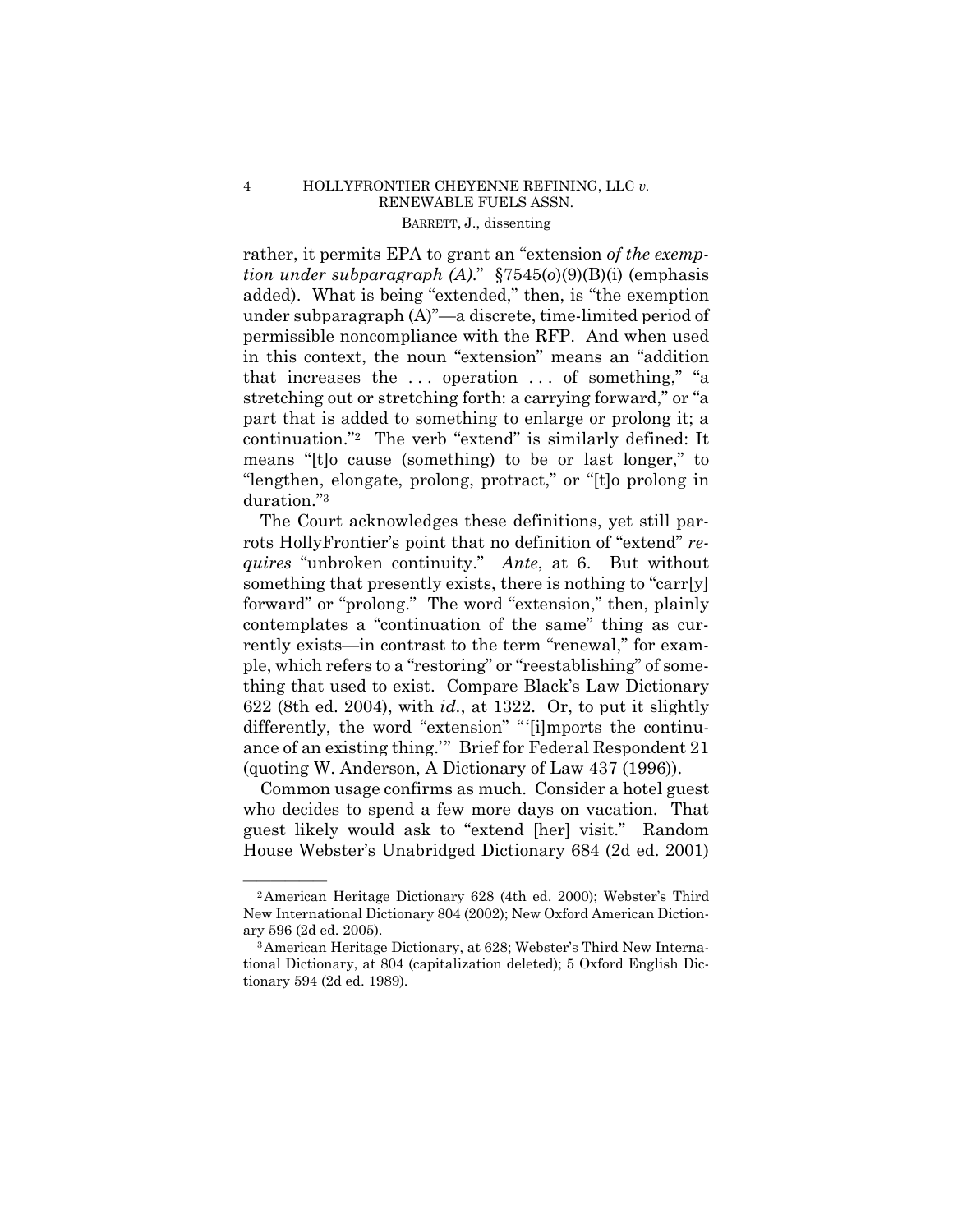(emphasis deleted). Now suppose the same guest returns to the same hotel three years later and, upon arrival, requests to "extend" her prior stay. The hotel employee would no doubt "scratch her head." Tr. of Oral Arg. 26. Why? Because it is highly unnatural to speak of "extending" a stay that ended years before.

Similar examples spring readily to mind. One would not normally ask to "extend" a newspaper subscription long after it expired. Or request, after child number two, to "extend" the parental-leave period completed after child number one. Or report that an athlete signed a contract "extension" with her first team after spending several seasons with a rival squad. These examples do not derive their force by superimposing a "continuity requirement" on the word "extend." Cf. *ante*, at 6, 8, 9, 10, 12, 13, 16. Instead, continuity is inherent in the way that people usually use the word "extension"—namely, to reference something currently "in existence" such that there is a "continuing connection with the thing to be extended." Brief for Federal Respondent 21. That is so, moreover, absent any additional "modifying language" requiring the "extension" to be "'consecutive'" or "'successive.'" *Ante*, at 8.

 in the year 2040, with no need to connect the two periods. By dismissing the need for a continuing connection between the first period and the second, the Court forgoes the "far more natural" reading of extend. *Taniguchi* v. *Kan Pacific Saipan*, *Ltd.*, 566 U. S. 560, 569 (2012). The upshot? A refinery could ask to "extend" an exemption it had in 2010 It defies ordinary usage to deem the second exemption "an extension" of the first, as opposed to a new, standalone exemption. HollyFrontier recognizes as much, seeking to deflect this example as "extreme" and "highly unlikely." Tr. of Oral Arg. 28. Unlikely or not, it follows logically from HollyFrontier's reading of "extension"—which shows just how far this interpretation strays from the term's ordinary meaning.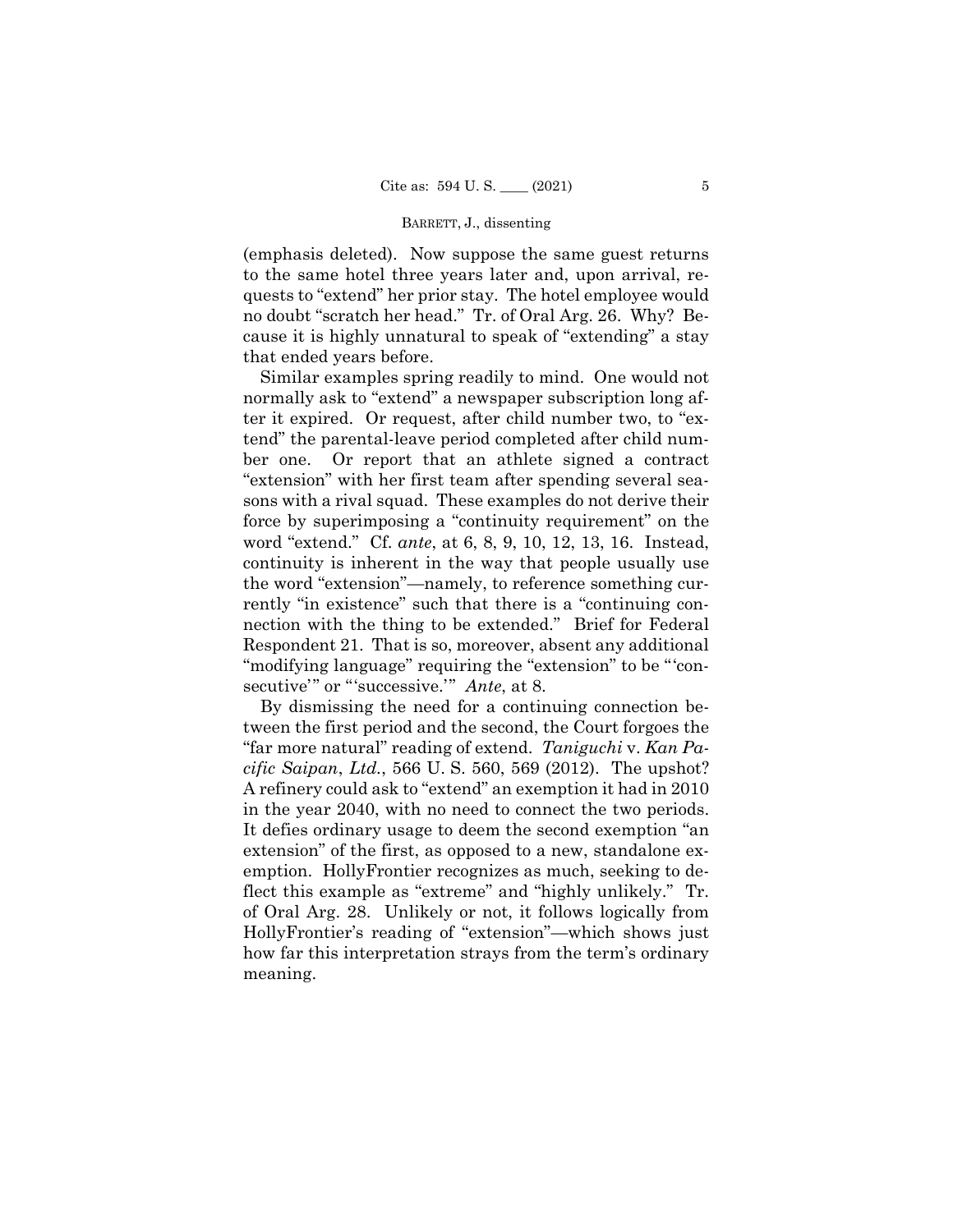# 6 HOLLYFRONTIER CHEYENNE REFINING, LLC *v.* RENEWABLE FUELS ASSN. BARRETT, J., dissenting

2

 The Court's counterexamples do not help its case. Take its discussion of deadline "extensions"—as given, say, to a student who seeks more time to complete a paper even after the due date has passed or to a party who requests leave to file a document after the court's original deadline. See *ante*, at 6–8. In this context, "extension" refers to "an additional period of time given one to meet an obligation." Random House Webster's Unabridged Dictionary, at 684; see also American Heritage Dictionary, at 628 ("[a]n allowance of extra time, as for the repayment of a debt"); Black's Law Dictionary, at 622 ("[a] period of additional time to take an action, make a decision, accept an offer, or complete a task"). Because there is nothing odd about granting an extension even after the deadline has lapsed, the Court insists that there is nothing odd about granting HollyFrontier an exemption "extension" even after its initial exemption period has expired.

 Put aside for the moment that this case does not involve the extension of a deadline. The Court's reasoning still breaks down because when a deadline "extension" is granted, there is no "lapse": The new deadline runs back to the old. In other words, a post-due-date extension does not start a *new* period for timely action. It forgives the missed deadline by retroactively prolonging the pre-existing period. Even in the Court's deadline-extension examples, then, there is continuity.4

<sup>&</sup>lt;sup>4</sup>The hypothetical that the Court offers to refute this critique—a teacher authorizing a student who missed a Friday deadline to turn in a paper between 8 a.m. and 9 a.m. on Monday—gets it nowhere. It is either an extension of the deadline to 9 a.m. on Monday, in which case it operates like the other deadline extensions I have described, with the teacher simply specifying when she will be present to receive the paper. Or it is an example of something other than a deadline extension—like the start of an entirely new window for timely conduct—in which case it is inapposite.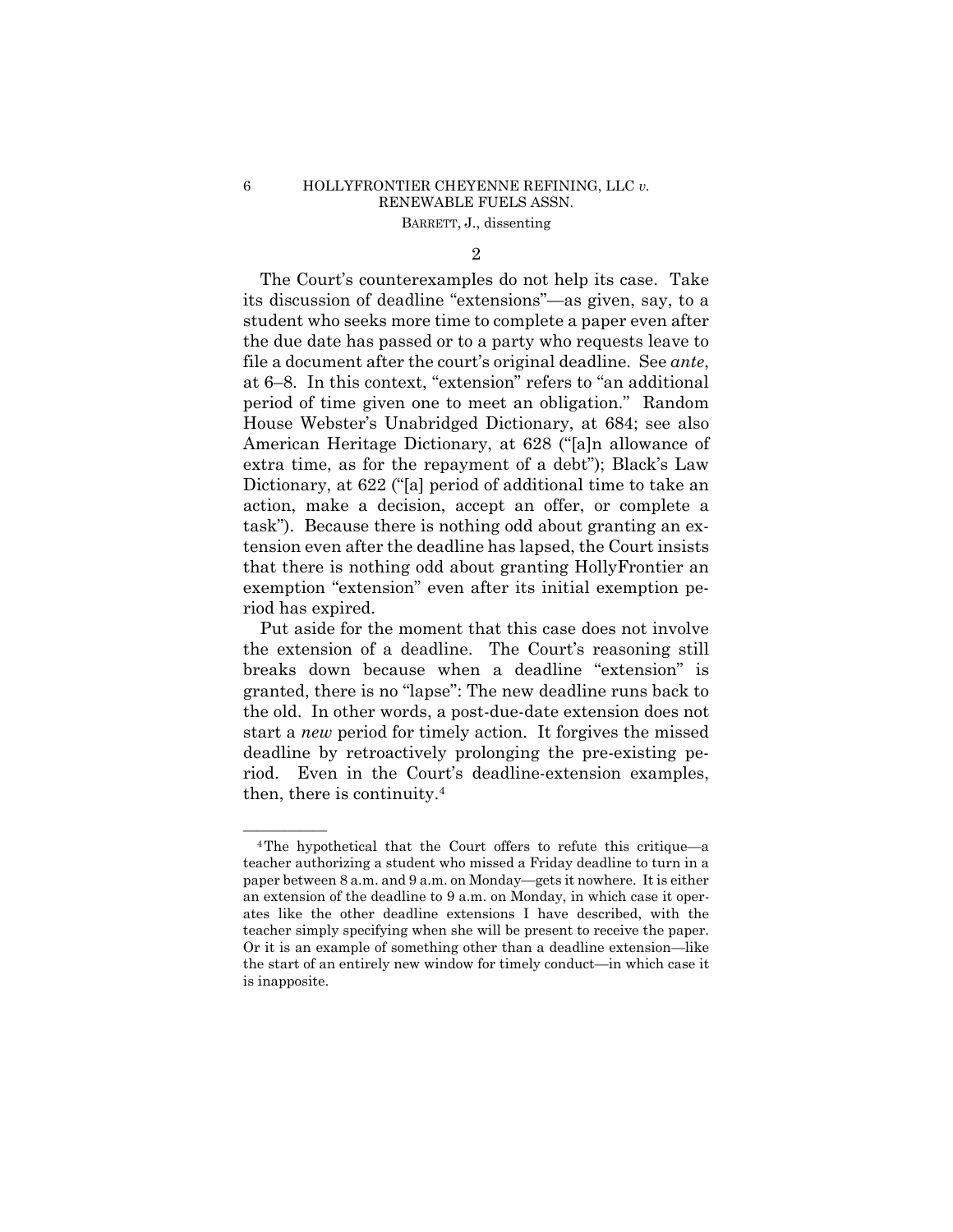Problems likewise plague the Court's other hypotheticals involving delay in "seek[ing] an 'extension,'" such as the tenant who asks to "extend" her lease after overstaying it or parties who negotiate to "extend" a contract after it expires. *Ante*, at 6. These examples confuse the time at which one may permissibly *request* an extension with *what* is being extended. It may be that the tenant could request an "extension" of the year-one lease at some point after the start of year two. But, if approved, the tenant's lease would still be continuous—running from year one to year two and the tenant would no doubt owe rent for the intervening period. By contrast, the Court's reading of "extend" would capture a tenant who moves out in year one and returns in year five. In that scenario, no one would say that the tenant sought an "extension" of her lease—nor would anyone expect the tenant to pay back-rent for the intervening years.

 The Court next reaches for recent congressional enactments—or more specifically, for their captions. The title of two COVID–19 relief provisions, the Court notes, purported to provide an "extension" of certain unemployment benefits that had previously lapsed. See *ante*, at 7 (quoting Pub. L. 116–260, §203, 134 Stat. 1182; Pub. L. 116–136, §2114, 134 Stat. 281). I will start with the obvious: Invoking captions from "different statute[s] altogether," passed in an emergency context over a decade after the RFP, "does not have much force." A. Scalia & B. Garner, Reading Law: The Interpretation of Legal Texts 172 (2012). The argument is made weaker still by the fact that Congress used "extension" the other way in the RFP statute itself. See *infra*, at 8. And it is telling that apart from the COVID–19 relief provisions, HollyFrontier could identify no other instance in which Congress used "extension" in the way that Holly-Frontier proposes.

 At the very most, the Court's COVID–19 examples show that "extend" does not "*always* includ[e] a strict continuity requirement." *Ante*, at 8 (emphasis added). But "[t]hat a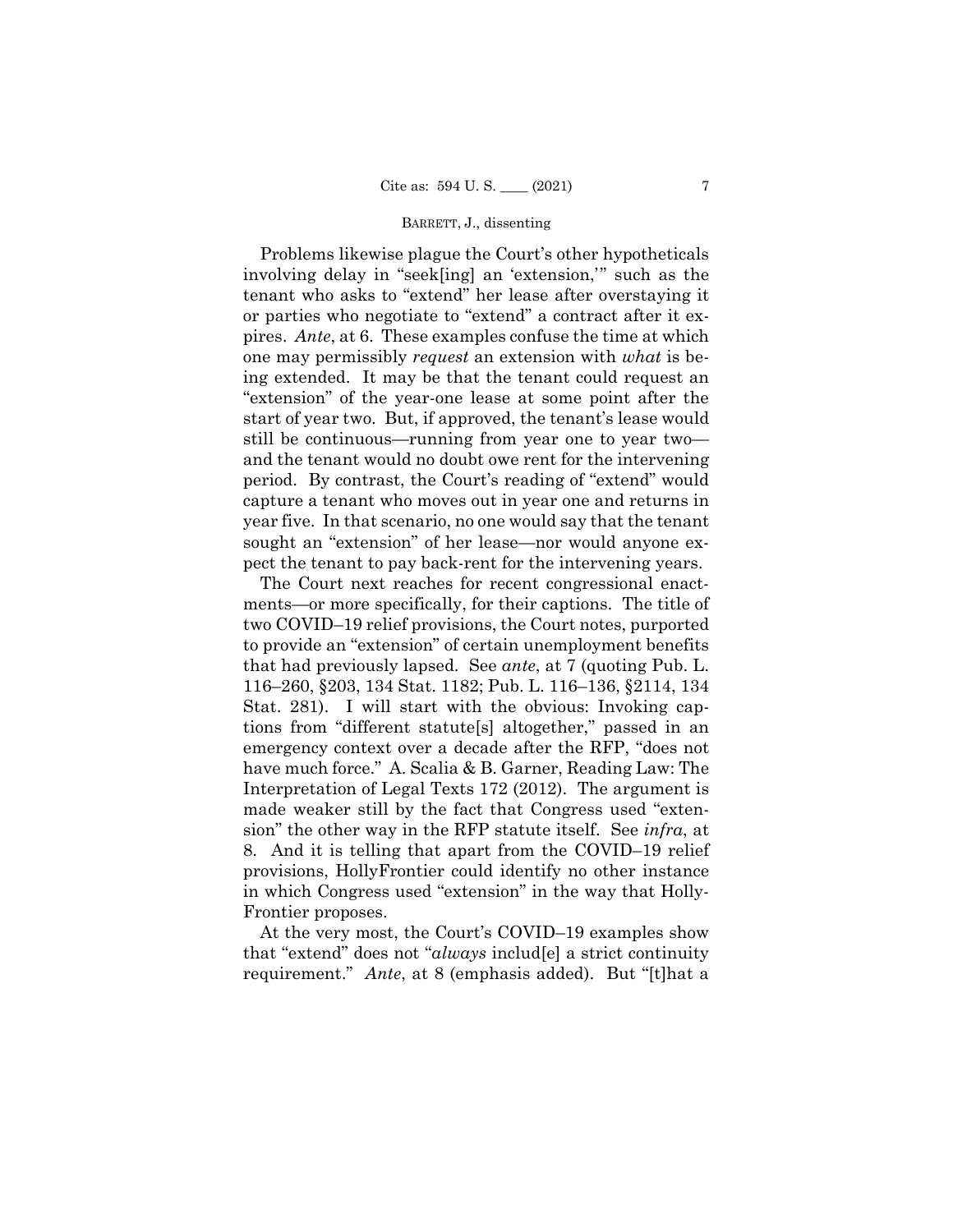# 8 HOLLYFRONTIER CHEYENNE REFINING, LLC *v.*  RENEWABLE FUELS ASSN. BARRETT, J., dissenting

definition is broad enough to encompass one sense of a word does not establish that the word is *ordinarily* understood in that sense." *Taniguchi*, 566 U. S., at 568. Because respondents' interpretation of "extension" is "far more natural," *id.*, at 569, it is the presumptive favorite—barring compelling evidence to the contrary in the statute's structure. As it turns out, statutory structure favors respondents' reading too.

B

1

Four structural features of the RFP, in particular, cut for respondents' interpretation and against the Court's.

*First*, respondents' reading of "extension" tracks the only other use of the term in the RFP. A nearby "[w]aiver" provision allows EPA to issue an "order to reduce, for up to a 60-day period," the biomass-based diesel fuel requirements under certain conditions. §7545(*o*)(7)(E)(ii). In a related provision entitled "[e]xtensions," Congress authorized EPA to reduce those requirements "for up to an additional 60 day period" based on an assessment that the conditions are "continuing beyond" the original "60-day period." §7545(*o*)(7)(E)(iii). This provision, like respondents' interpretation, uses "extension" to reference a continuation of something that presently exists. Cf. *ante*, at 5 (noting that "absent contrary evidence, this Court normally presumes consistent usage").

*Second*, the RFP is replete with express grants of waiver authority of the type the Court reads into subparagraph (B)(i)'s reference to "extension[s]." The statute's "general" waiver provision specifies that EPA, under certain economic or fuel-market conditions, "may waive the requirements" of the RFP "in whole or in part on petition by" refineries, among other entities. §7545(*o*)(7)(A). As discussed, EPA also has express standalone waiver authority with respect to biomass-based diesel levels. See §7545(*o*)(7)(E)(ii)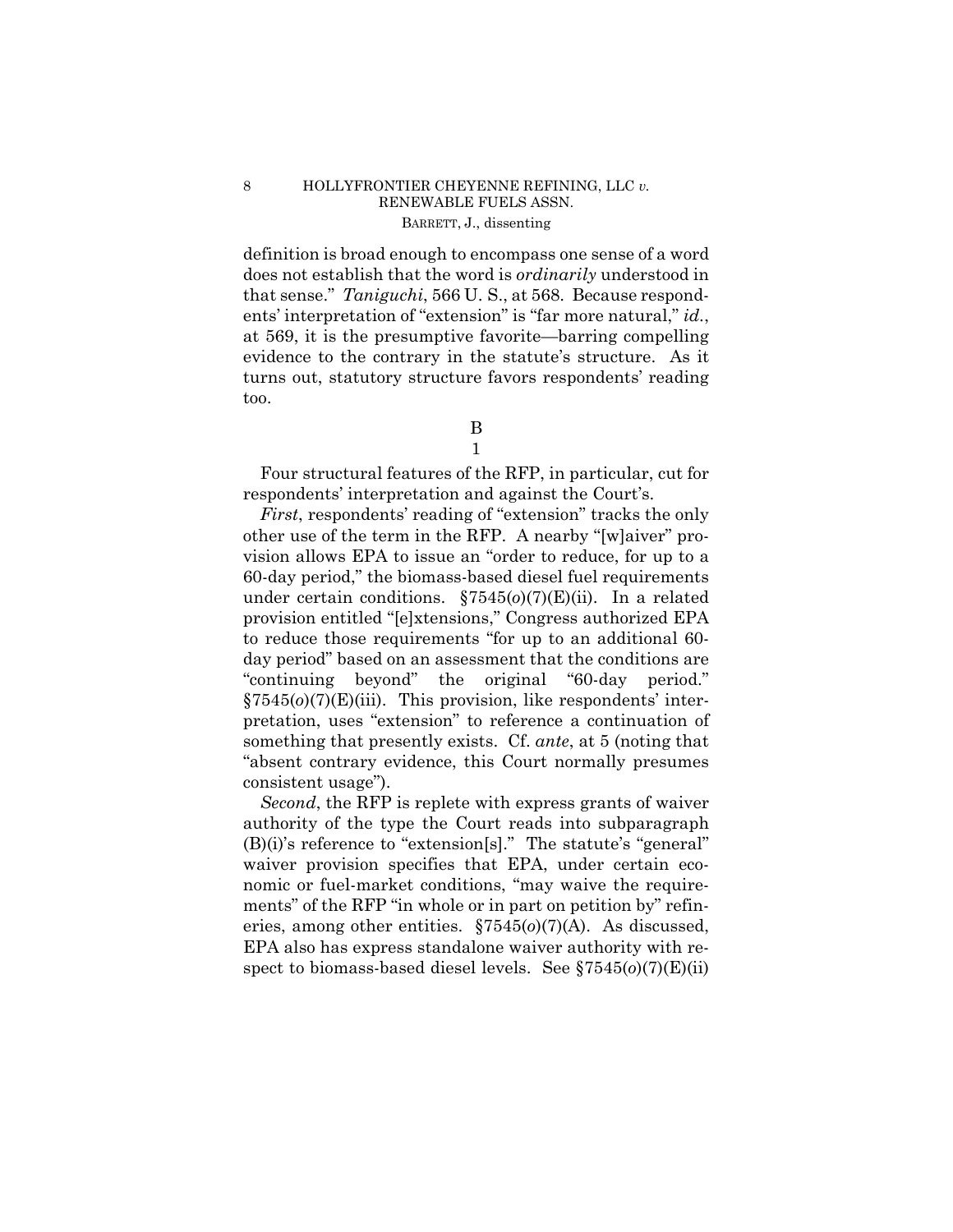impact on consumers at the outset of the program. (EPA can "issue an order to reduce, for up to a 60-day period, the quantity of biomass-based diesel required . . . "). Elsewhere, the statute authorizes EPA to "waive, in whole or in part, the renewable fuel requirement[s]" following a finding that compliance would have a significant adverse §7545(*o*)(8)(D)(i).

Together, these nearby RFP provisions show that Congress had an "easy way" to delegate standalone waiver authority when it wished. *Advocate Health Care Network* v. *Stapleton*, 581 U. S. \_\_\_, \_\_\_ (2017) (slip op., at 8). Yet Congress "did not adopt that ready alternative" in subparagraph (B)(i)—it instead used "language whose most natural reading" does *not* contemplate freestanding waiver authority. *Ibid.* See also *ante*, at 8 (looking to "the absence of any parallel . . . language" as an interpretive "clue").

*Third*, note that when assessing petitions for an "extension of the exemption," EPA must consider "the findings of the study under subparagraph (A)(ii)"—*i.e.*, the Department of Energy study to be completed by 2008. See §§7545(*o*)(9)(B)(i)–(ii). The Court's reading will require EPA to examine the 2008 study when evaluating "extension" petitions filed decades from now—say, in 2050—even though the refinery may have had long stretches of compliance in the interim. If Congress intended exemption "extension[s]"—or waivers, as the Court treats them—to remain available for decades, why would it instruct EPA to keep evaluating them in light of a 2008 study? Respondents' reading makes more sense of this instruction because it embraces the possibility, even the likelihood, that exemptions would not be available forever. Funneling refineries toward compliance means that it would be surprising rather than expected for EPA to be considering a 2008 study in 2050.

*Fourth*, other provisions help ease the burden on small refineries in times of economic hardship. To ensure that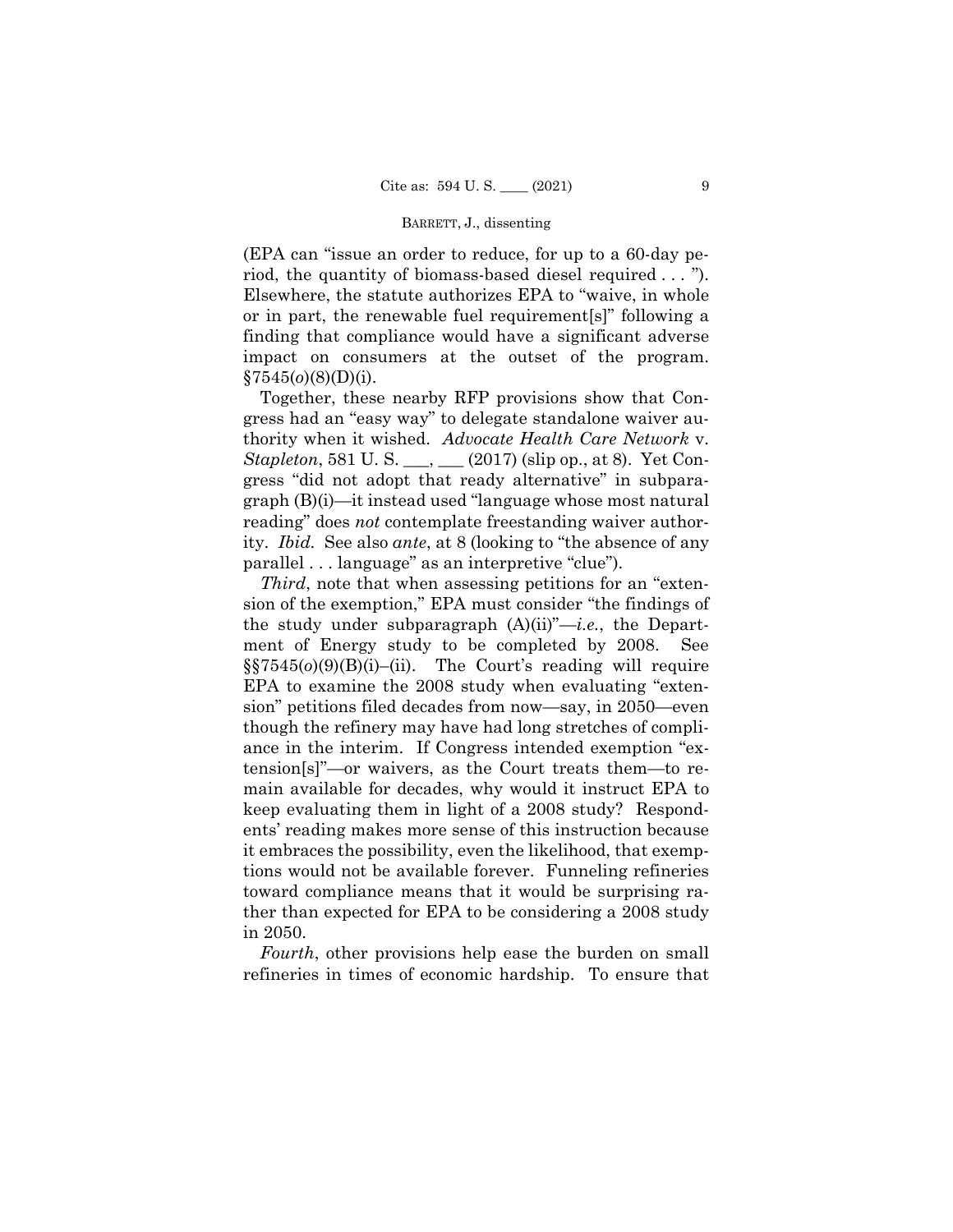# 10 HOLLYFRONTIER CHEYENNE REFINING, LLC *v.* RENEWABLE FUELS ASSN. BARRETT, J., dissenting

 to waive the requirements in whole or in part. (waiver based on price of biomass-based diesel fuel); EPA can appropriately adjust the RFP requirements it sets, the statute requires EPA to review "the feasibility of achieving compliance" and "impacts of " the RFP on regulated refineries. §§7545(*o*)(11)(B)–(C). And if compliance is not feasible in a given year, the RFP allows individual refineries to carry a compliance deficit into the next year. See *ante*, at 2 (discussing §7545(*o*)(5)(D)). Recall too that in cases where compliance would work severe economic harm on a State or a region, the general-waiver provision allows EPA §7545(*o*)(7)(A)(i). Economic concerns are at the center of other RFP waiver provisions as well. See §7545(*o*)(7)(E)(ii) §§7545(*o*)(8)(A)–(D) (waiver based on "significant adverse impacts on consumers," including impacts on "supplies and prices"). Congress' direct concern with economic difficulties in separate provisions further undermines HollyFrontier's argument that Congress must have meant to vindicate such concerns by granting EPA broad waiver power in subparagraph (B)(i).

2

The Court's structural counters are not persuasive.

 cannot change the type of request that EPA can grant. By *First*, the Court cites the statute's instruction that a small refinery can file a subparagraph (B)(i) petition "'at any time.'" See *ante,* at 9 (quoting §7545(*o*)(9)(B)(i)). This argument falls apart on close inspection. "[A]t any time" informs *when* a refinery may file an "extension" request; it using the phrase "at any time," the statute gives a small refinery with an exemption flexibility about when to file a request to extend that exemption for the following year.

This reading does not leave "at any time" without important work to do. For one, the phrase means that refineries need not seek exemptions before EPA's fuel standards are due—which is November 30 in the calendar year before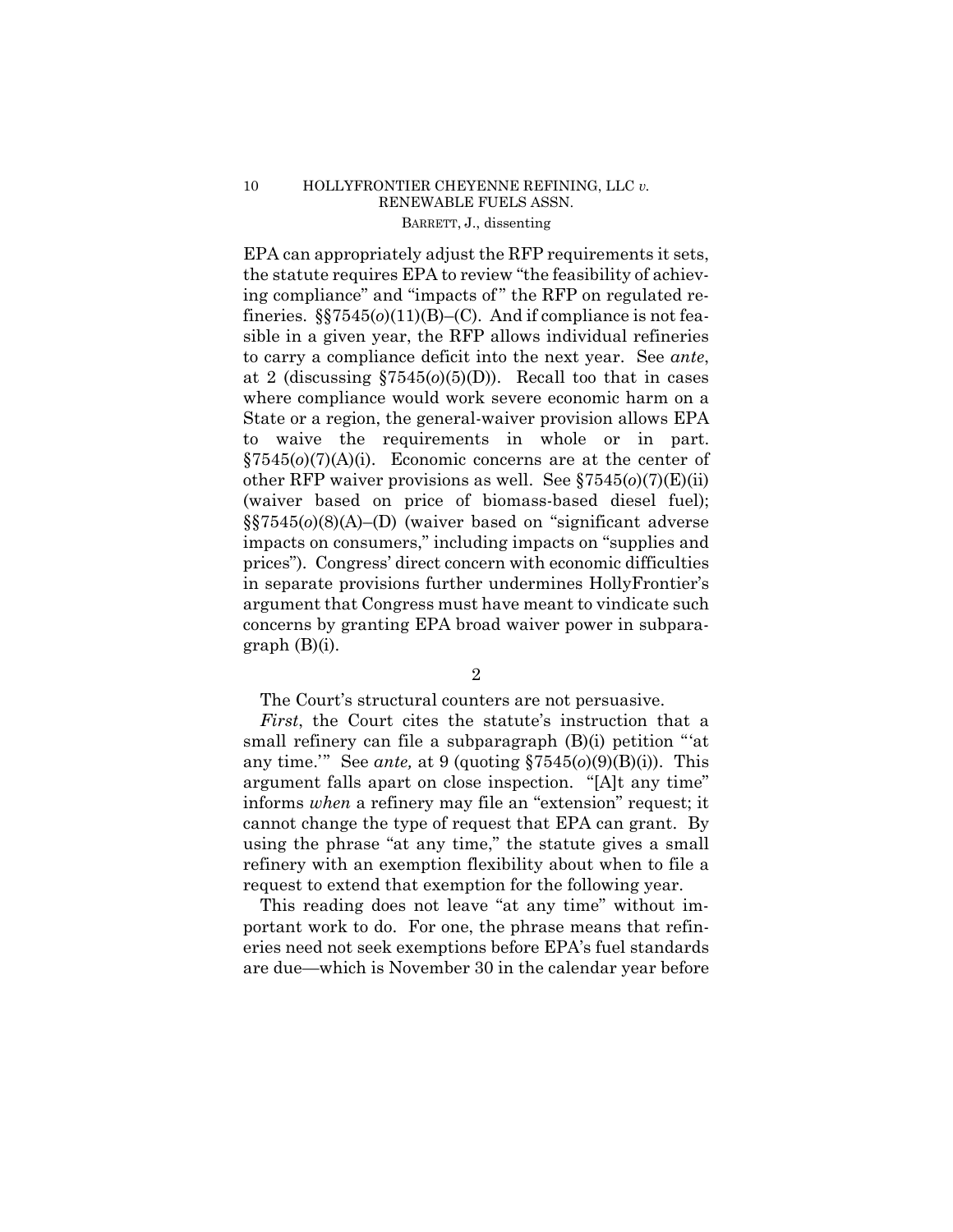the refinery must apply.  $\S7545(0)(3)(B)$ . This is a "significant statutory concession." 948 F. 3d, at 1248. It allows (but does not require) regulated refineries to see what their obligations will be before deciding whether to seek an exemption; it also means that EPA may not always be able to "'compensate for the renewable-fuel shortfall created by belated exemptions.'" *Ibid.* (quoting *American Fuel & Petrochemical Mfrs.* v. *EPA*, 937 F. 3d 559, 571 (CADC 2019)).

fluctuations and changing hardship conditions." *Ante*, at 9.<br>Unlike the Court's interpretation, this account of "at any In addition, the phrase helps account for the delayedrequest scenarios the Court posits. See *ante*, at 7. To see why, suppose that a refinery with an exemption in 2014 planned to ramp up its operations in 2015 and anticipated that it would no longer need or qualify for exempt status. Then imagine that, halfway through 2015, the refinery concluded that it would in fact need an exemption for that year. The "at any time" provision allows it to file for one, thereby giving refineries the ability to adjust in the face of "market time" respects the ordinary meaning of "extension" by requiring the "exemptions" themselves to run continuously in the above example, from 2014 to 2015.

 ment." *Ibid.* That must be so, according to the Court, because *Second*, the Court leans on the fact that "subparagraph (A) uses the term 'extension' *without* a continuity requirea refinery could fall out of small-refinery status, say, in 2010, yet still receive an "extension of the exemption" for 2011 under subparagraph (A)(ii).

It is hard to know quite what to make of the Court's theory. It never played out in practice, as EPA regulations meant that no small refinery lost exempt status during the years in question. See 72 Fed. Reg. 23925 (2007); 75 Fed. Reg. 14866 (2010); see also Tr. of Oral Arg. 66–67. And the theory was neither passed on by the court below nor discussed by respondents here, as it appeared for the first time in a footnote of HollyFrontier's reply brief. Reply Brief 10,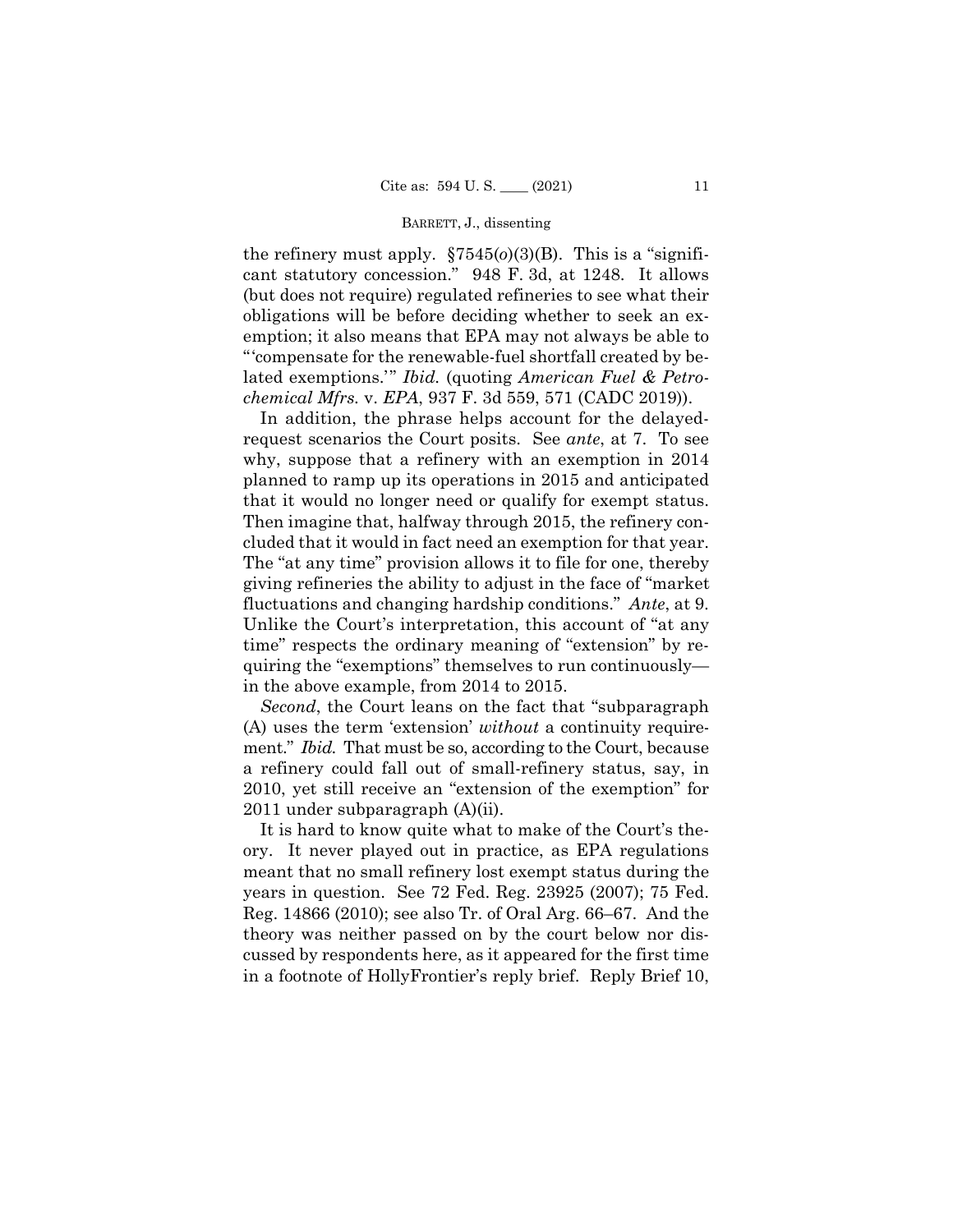# 12 HOLLYFRONTIER CHEYENNE REFINING, LLC *v.*  RENEWABLE FUELS ASSN. BARRETT, J., dissenting

n. 6. But in any event, the Court's account does not seem to prove that subparagraph (A) permits a "laps[e]." *Ante*, at 10. What EPA may "extend" via subparagraph (A)(ii) is "the exemption under clause (i)"—that is, the initial, automatic exemption that excused all small refineries from compliance through 2010. The "exemption under clause (i)" thus existed in the year 2010 by virtue of statute, even if a particular refinery was not in a position to take advantage of it. "Extending" that exemption into 2011—should the refinery once again qualify for small-refinery status—would thus appear to be consistent with respondents' reading of the term. Regardless, any ambiguity about the functioning of subparagraph (A) cannot save an argument that is otherwise overwhelmed by the term's ordinary meaning and other aspects of the RFP's structure.

# II

The Court declines to "pick sides" in the parties' dispute over which reading of subparagraph (B)(i) best fulfills congressional purpose. *Ante*, at 15. At the same time, the Court criticizes respondents' reading for causing the "strange effect" of treating the least compliant refineries most favorably. *Ibid.* In the Court's telling, extensions that function as waivers (its view) give refineries that comply in some years a boost when they need help. Extensions that prolong a grace period (respondents' view) reward refineries that never manage to comply.

But respondents' argument that subparagraph (B)(i) extensions give small refineries an initial runway—rather than a down-the-road safety valve—is not at all odd if, as respondents assert, Congress intended the RFP to funnel all refineries into eventual compliance.5 Maybe respondents' story about the statute's purpose is right; maybe it is

<sup>&</sup>lt;sup>5</sup>This funneling effect started to play out. Although about half of all small refineries initially received study- or petition-based extensions,